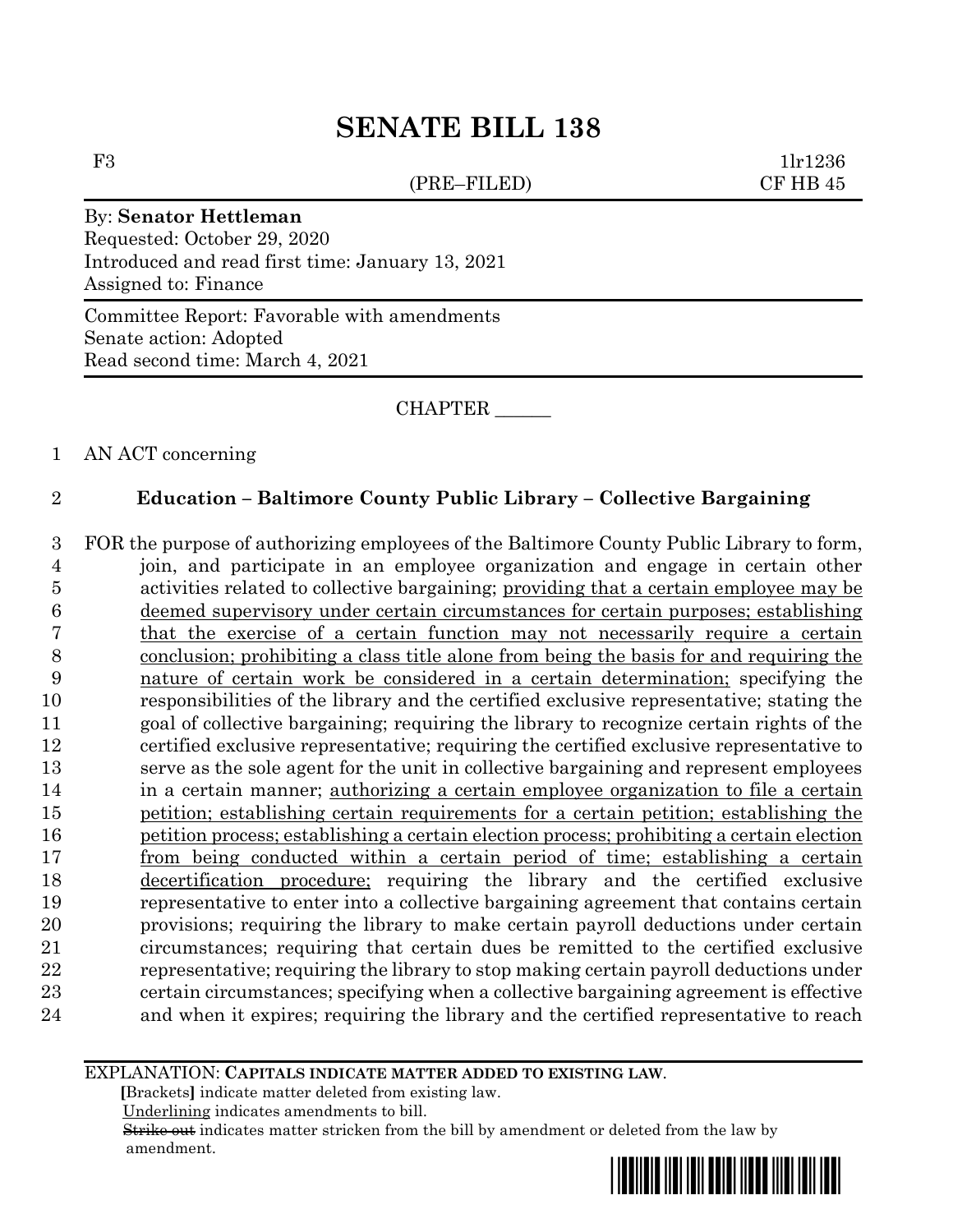an agreement by a certain date except under certain circumstances; specifying the conditions under which an impasse is reached in collective bargaining negotiations; specifying the procedures, including for mediation, to be followed if an impasse is 4 reached in collective bargaining negotiations; requiring the library, under certain circumstances, to submit certain terms of the collective bargaining agreement to the 6 Baltimore County Public Library Board of Trustees for its acceptance or rejection to submit a certain term and a certain recommendation to the County Executive under certain circumstances; requiring the Board to take certain action regarding the terms submitted to it for review; requiring the library and the certified exclusive representative to take certain action if the Board rejects a term; requiring the Board 11 to take certain action if it accepts a term; authorizing the Baltimore County Executive and Baltimore County Council to take certain action regarding certain requests submitted to them for approval; requiring the Baltimore County Executive to take certain action if the Baltimore County Executive accepts a certain request; 15 requiring that the entire collective bargaining agreement request be returned to the library system and the certified exclusive representative for renegotiation within certain limits under certain circumstances; requiring that a certain renegotiation be completed within a certain timeline; providing that an employer and a certified exclusive representative have certain mutual obligations; prohibiting an employer and an employee organization from taking certain actions regarding collective bargaining; authorizing a certain employee to discuss certain matters with the employer; providing that a certain provision of this Act does not waive a certain right of the employee organization; establishing certain rights of the employer; authorizing the employer to take certain actions subject to certain provisions of law; requiring that certain provisions of law be deemed to be part of certain agreements; prohibiting certain persons from taking certain actions related to strikes, work stoppages, and secondary boycotts; providing for certain penalties for certain violations of this Act; providing that this Act and a collective bargaining agreement entered into under this Act supersede certain provisions of law under certain circumstances; providing for the construction of certain provisions of this Act; defining certain terms; and generally relating to collective bargaining for employees of the Baltimore County Public Library.

BY adding to

- Article Education
- 35 Section  $23-701$  through  $\frac{23-709}{23-712}$  to be under the new subtitle "Subtitle 7. Baltimore County Public Library – Collective Bargaining"
- Annotated Code of Maryland
- (2018 Replacement Volume and 2020 Supplement)
- SECTION 1. BE IT ENACTED BY THE GENERAL ASSEMBLY OF MARYLAND, That the Laws of Maryland read as follows:
- **Article – Education**
	- **SUBTITLE 7. BALTIMORE COUNTY PUBLIC LIBRARY – COLLECTIVE BARGAINING.**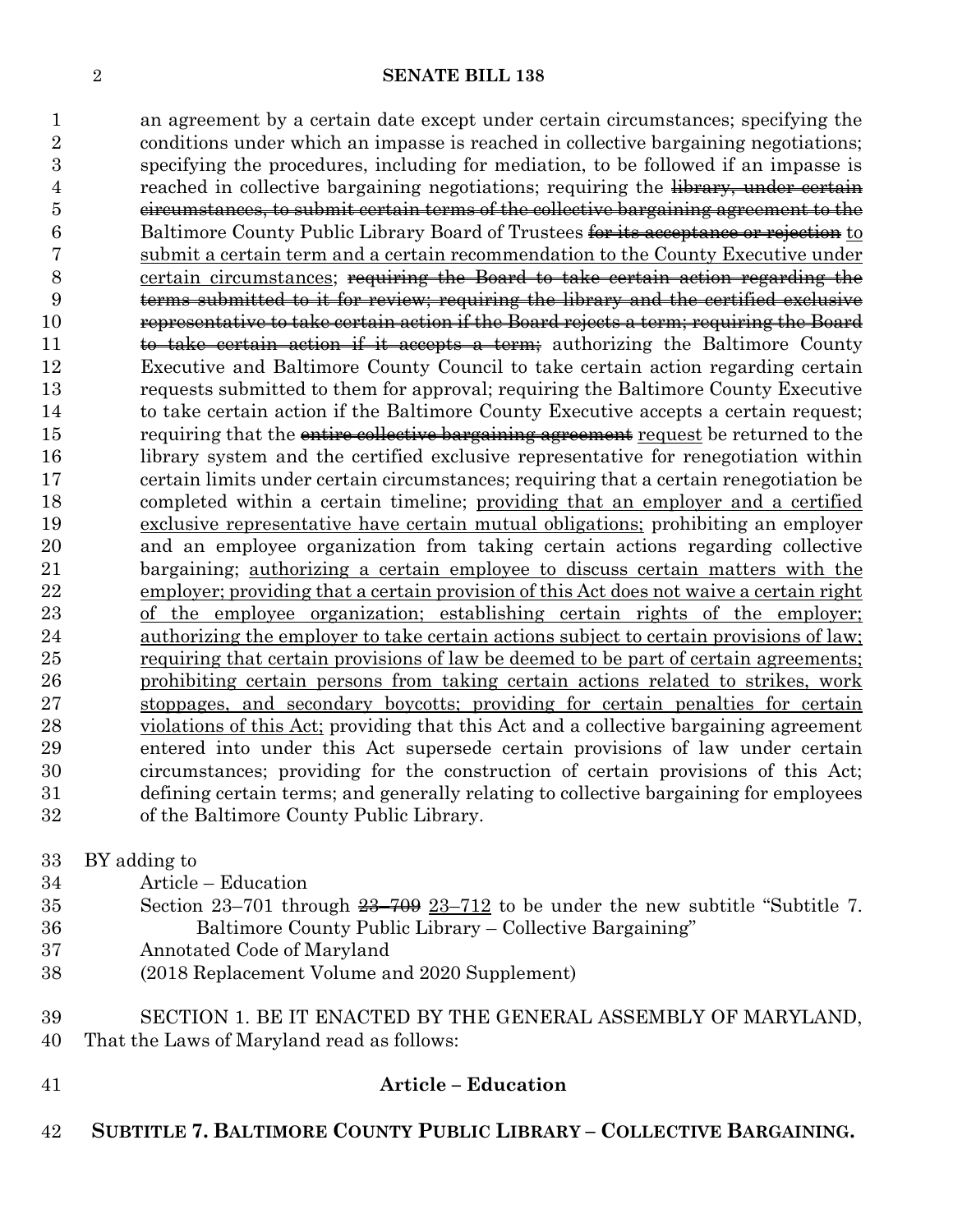**23–701.**

 **(A) IN THIS SUBTITLE THE FOLLOWING WORDS HAVE THE MEANINGS INDICATED.**

 **(B) "BOARD" MEANS THE BALTIMORE COUNTY PUBLIC LIBRARY BOARD OF TRUSTEES.**

 **(C) "CERTIFIED EXCLUSIVE REPRESENTATIVE" MEANS THE EMPLOYEE ORGANIZATION THAT HAS BEEN CERTIFIED AS THE COLLECTIVE BARGAINING AGENT FOR A BARGAINING UNIT.**

**(D) "CONFIDENTIAL EMPLOYEE" MEANS AN EMPLOYEE WHO:**

 **(1) HAS ACCESS TO CONFIDENTIAL INFORMATION, INCLUDING BUDGETARY AND FISCAL DATA, SUBJECT TO USE BY THE EMPLOYER IN COLLECTIVE BARGAINING OR IN THE ADJUDICATION OF GRIEVANCES; OR**

 **(2) WORKS IN A CLOSE AND CONTINUING CONFIDENTIAL RELATIONSHIP ASSISTING OR AIDING A MANAGEMENT EMPLOYEE.**

**(D) (E) "COUNTY COUNCIL" MEANS THE BALTIMORE COUNTY COUNCIL.**

 **(E) (F) "COUNTY EXECUTIVE" MEANS THE BALTIMORE COUNTY EXECUTIVE.**

 **(F) (G) "DIRECTOR" MEANS THE DIRECTOR OF THE BALTIMORE COUNTY PUBLIC LIBRARY, OR THE DIRECTOR'S DESIGNEE.**

 **(G) (H) (1) "EMPLOYEE" MEANS A FULL–TIME OR PART–TIME EMPLOYEE OF THE LIBRARY.**

**(2) "EMPLOYEE" DOES NOT INCLUDE AN EMPLOYEE:**

 **(I) WHO, AS A FUNCTIONAL RESPONSIBILITY, ACTS IN A CONFIDENTIAL CAPACITY TO ASSIST THE BALTIMORE COUNTY PUBLIC LIBRARY OFFICIALS WHO FORMULATE, DETERMINE, AND EFFECTUATE POLICIES IN THE FIELD OF EMPLOYEE RELATIONS; OR**

- 
- **(II) WHO, IN THE INTEREST OF THE EMPLOYER, HAS:**

 **1. AUTHORITY TO TRANSFER, SUSPEND, LAY OFF, RECALL, PROMOTE, DISCHARGE, ASSIGN, REWARD, OR DISCIPLINE OTHER EMPLOYEES;**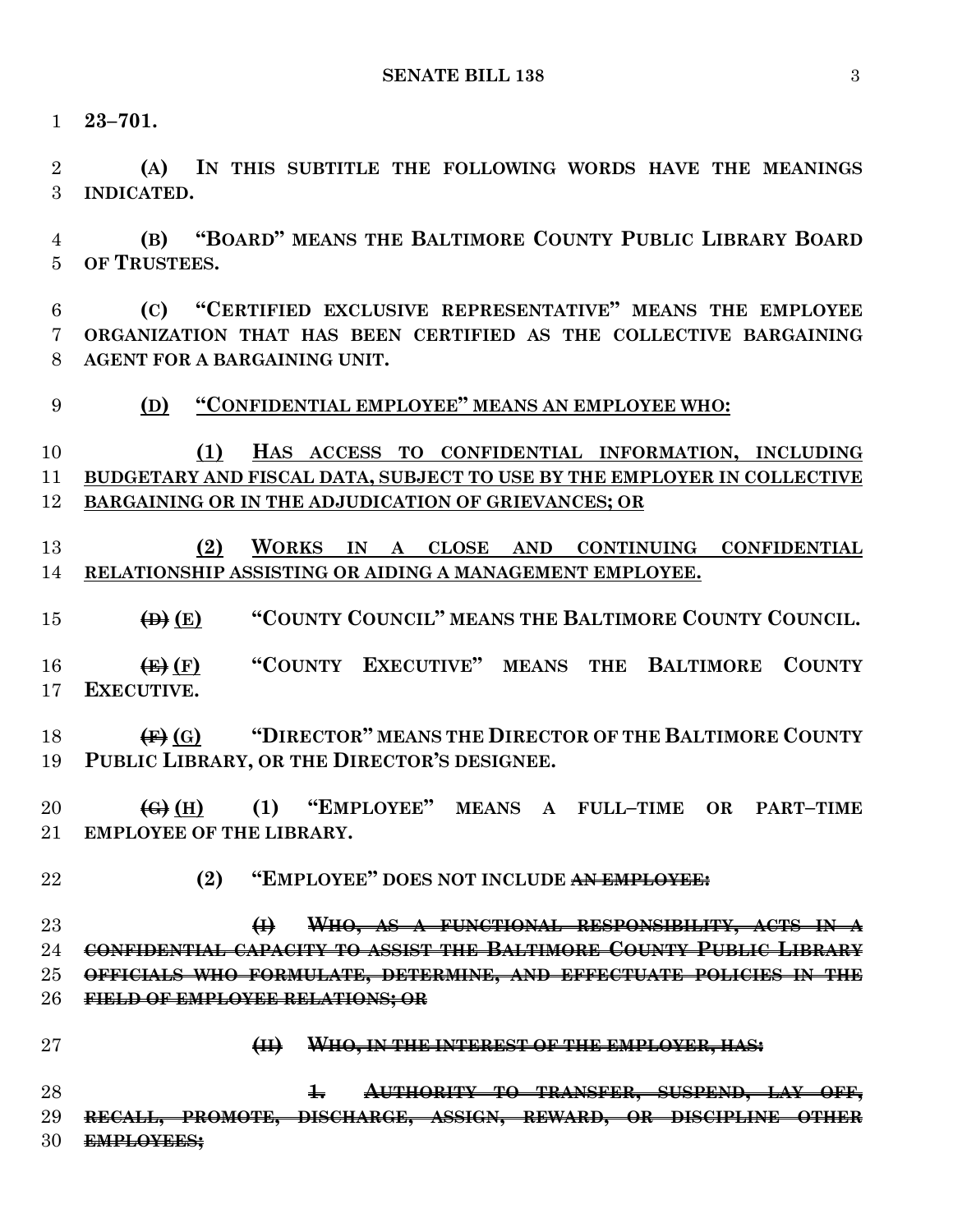**2. RESPONSIBILITY TO DIRECT OTHER EMPLOYEES FOR MORE THAN 50% OF THE EMPLOYEE'S WORKING HOURS; OR 3. AUTHORITY TO ADDRESS AND RESOLVE EMPLOYEE GRIEVANCES A CONFIDENTIAL EMPLOYEE, MANAGEMENT EMPLOYEE, OR SUPERVISORY EMPLOYEE. (H) (I) "EMPLOYEE ORGANIZATION" MEANS AN ORGANIZATION THAT ADMITS EMPLOYEES OF THE EMPLOYER AS MEMBERS AND HAS AS A PRIMARY PURPOSE THE REPRESENTATION OF THE EMPLOYEES IN THEIR RELATIONS WITH THE EMPLOYER. (I) (J) "EMPLOYER" MEANS THE BALTIMORE COUNTY PUBLIC LIBRARY AND THE BOARD. (K) "MANAGEMENT EMPLOYEE" MEANS AN EMPLOYEE WHO GENERALLY HAS AUTHORITY AND WHO: (1) FORMULATES POLICY THAT IS APPLICABLE THROUGHOUT A BARGAINING UNIT; (2) HAS A SIGNIFICANT ROLE IN PERSONNEL ADMINISTRATION, EMPLOYEE RELATIONS, OR THE PREPARATION AND ADMINISTRATION OF BUDGETS FOR THE EMPLOYER; OR (3) MAY REASONABLY BE REQUIRED TO: (I) ASSIST DIRECTLY IN THE PREPARATION FOR AND CONDUCT OF COLLECTIVE BARGAINING NEGOTIATIONS ON BEHALF OF THE EMPLOYER; OR (II) HAVE A MAJOR ROLE IN THE ADMINISTRATION OF RESULTING COLLECTIVE BARGAINING AGREEMENTS. (L) "SUPERVISORY EMPLOYEE" MEANS AN EMPLOYEE WHO IS AUTHORIZED TO: (1) HIRE, TRANSFER, SUSPEND, LAY OFF, RECALL, PROMOTE, DISCHARGE, ASSIGN, REWARD, OR DISCIPLINE EMPLOYEES; (2) RESPONSIBLY DIRECT EMPLOYEES FOR MORE THAN 50% OF THE EMPLOYEE'S WORKING HOURS; OR (3) ADDRESS AND RESOLVE THE GRIEVANCES OF EMPLOYEES.**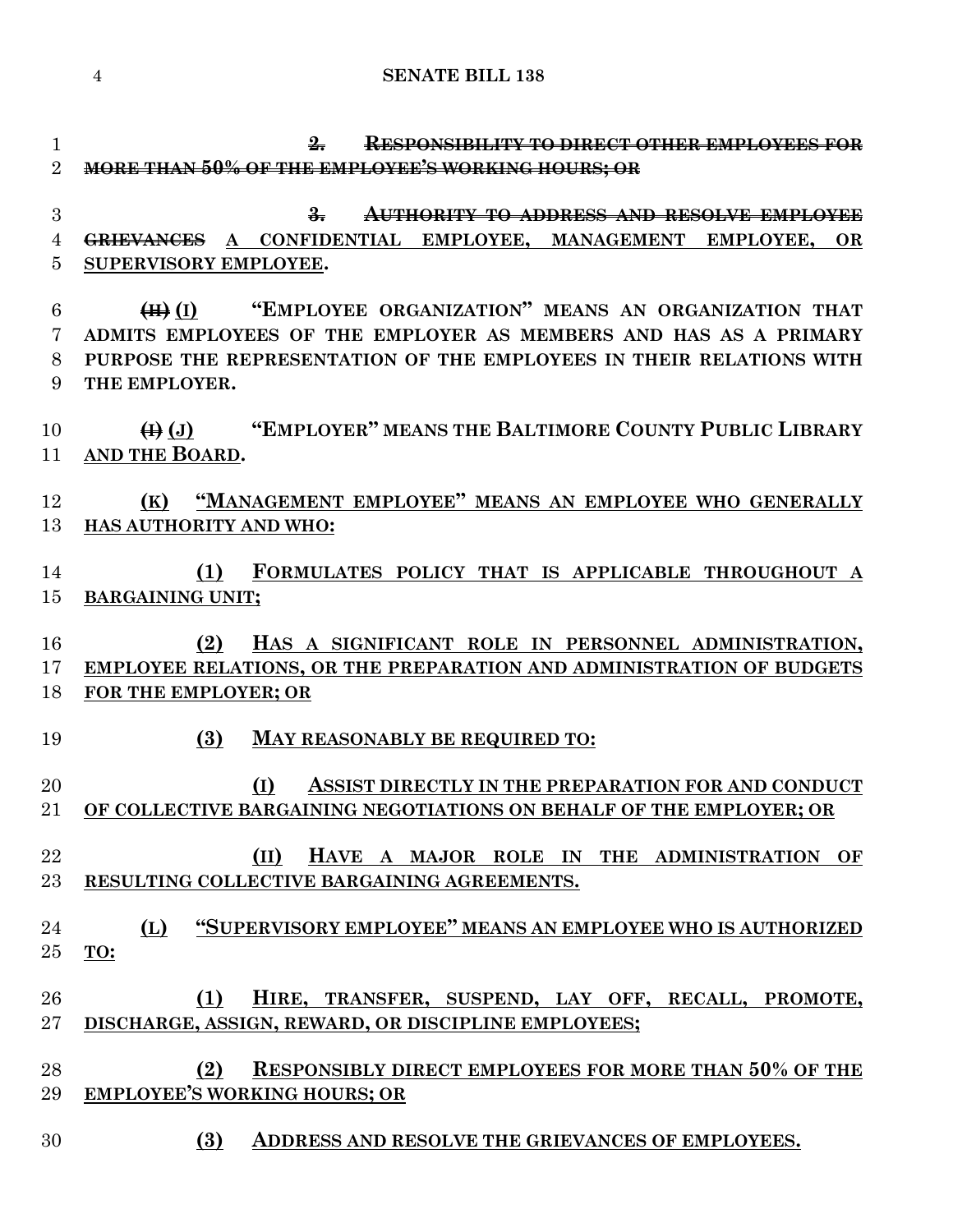**23–702.**

 **(A) AN EMPLOYEE WHO MAY EFFECTIVELY RECOMMEND AN ACTION LISTED IN § 23–701(L) OF THIS SUBTITLE MAY BE DEEMED A SUPERVISORY EMPLOYEE IF THE EMPLOYEE'S EXERCISE OF THE AUTHORITY REQUIRES THE EXERCISE OF INDEPENDENT JUDGMENT AND IS NOT MERELY OF A ROUTINE OR CLERICAL NATURE.**

 **(B) THE EXERCISE OF ANY SINGLE FUNCTION LISTED IN § 23–701(L) OF THIS SUBTITLE MAY NOT NECESSARILY REQUIRE THE CONCLUSION THAT THE INDIVIDUAL EXERCISING THAT FUNCTION IS IN FACT A SUPERVISORY EMPLOYEE WITHIN THE MEANING OF THE DEFINITION.**

 **(C) IN DIFFERENTIATING A SUPERVISORY EMPLOYEE FROM A NONSUPERVISORY EMPLOYEE:**

 **(1) A CLASS TITLE ALONE MAY NOT BE THE BASIS FOR DETERMINATION; AND**

 **(2) THE NATURE OF THE SUPERVISORY EMPLOYEE'S WORK, INCLUDING WHETHER OR NOT A SIGNIFICANT PORTION OF THE SUPERVISORY EMPLOYEE'S WORKING TIME IS SPENT AS PART OF A TEAM THAT INCLUDES NONSUPERVISORY EMPLOYEES SHALL BE CONSIDERED.**

- **23–702. 23–703.**
- **EMPLOYEES OF THE EMPLOYER MAY:**
- **(1) FORM, JOIN, AND PARTICIPATE IN AN EMPLOYEE ORGANIZATION;**
- **(2) BARGAIN COLLECTIVELY THROUGH A CERTIFIED EXCLUSIVE REPRESENTATIVE OF THEIR CHOICE;**
- **(3) ENGAGE IN LAWFUL CONCERTED ACTIVITIES FOR THEIR MUTUAL AID AND PROTECTION; AND**
- **(4) REFRAIN FROM ANY ACTIVITY COVERED UNDER ITEMS (1) THROUGH (3) OF THIS SECTION.**
- **23–703. 23–704.**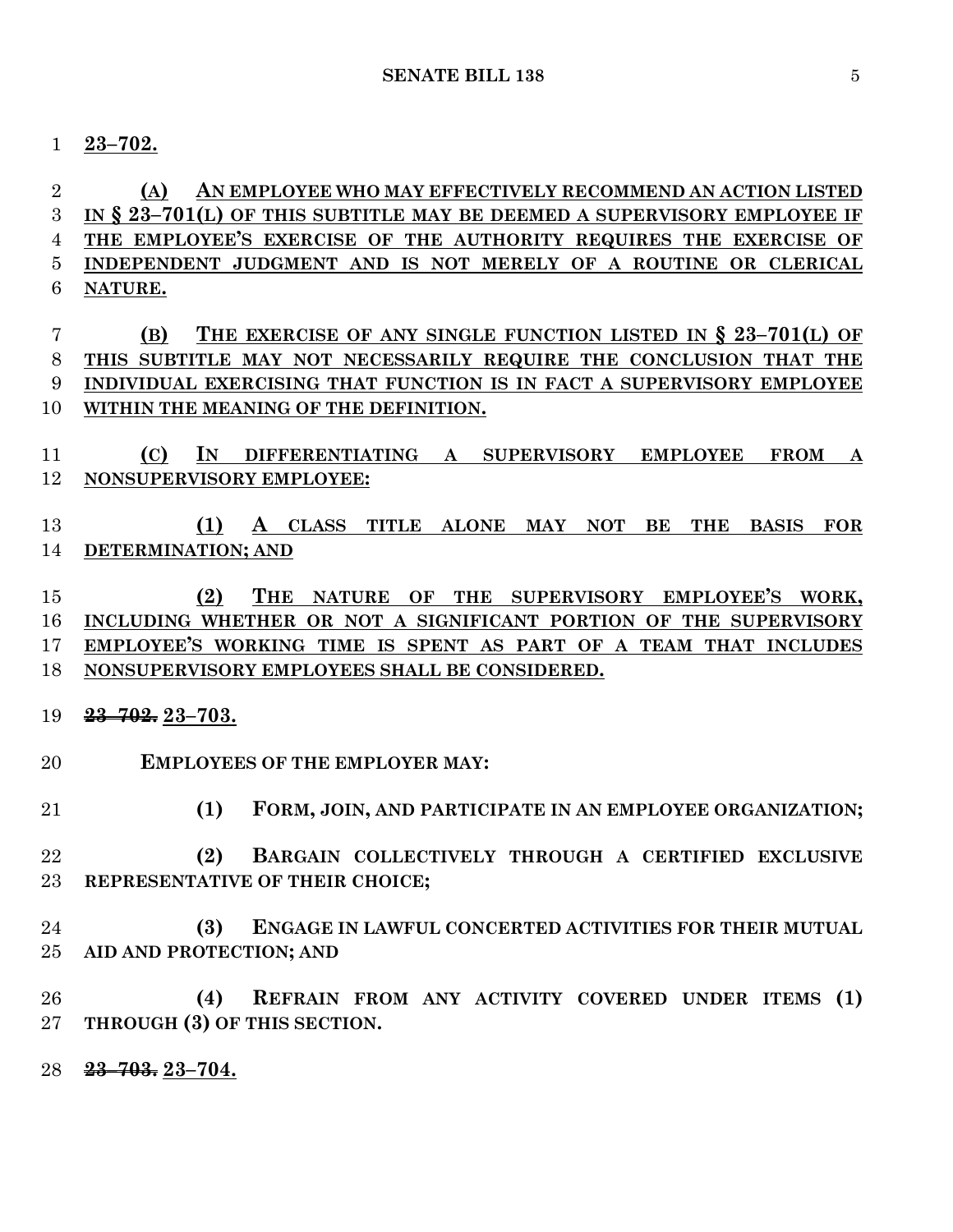**(A) THE EMPLOYER AND THE CERTIFIED EXCLUSIVE REPRESENTATIVE HAVE A RESPONSIBILITY TO ENGAGE IN GOOD FAITH BARGAINING OVER MATTERS REQUIRED BY LAW.**

 **(B) THE EMPLOYER AND THE CERTIFIED EXCLUSIVE REPRESENTATIVE JOINTLY SHALL BE RESPONSIBLE FOR FOSTERING A POSITIVE LABOR RELATIONS ENVIRONMENT BASED ON MUTUAL TRUST, RESPECT, COMMUNICATION, AND COOPERATION.**

 **(C) THE GOAL OF COLLECTIVE BARGAINING IS THE DELIVERY OF QUALITY PUBLIC SERVICES TO THE RESIDENTS OF THE STATE IN A MANNER THAT IS CONSISTENT AND COMPLIANT WITH LAW.**

**23–704. 23–705.**

 **(A) THE EMPLOYER SHALL RECOGNIZE THE RIGHT OF THE CERTIFIED EXCLUSIVE REPRESENTATIVE TO REPRESENT THE EMPLOYEES IN THE UNIT IN COLLECTIVE BARGAINING AND IN THE SETTLEMENT OF GRIEVANCES GRIEVANCE PROCESS.**

**(B) THE CERTIFIED EXCLUSIVE REPRESENTATIVE OF A UNIT SHALL:**

 **(1) SERVE AS THE SOLE AGENT FOR THE UNIT IN COLLECTIVE BARGAINING; AND**

 **(2) REPRESENT ALL EMPLOYEES IN THE UNIT FAIRLY AND IN GOOD FAITH, IN A MANNER THAT IS NOT ARBITRARY OR DISCRIMINATORY.**

**23–706.**

## **(A) (1) AN EMPLOYEE ORGANIZATION SEEKING CERTIFICATION AS THE EXCLUSIVE REPRESENTATIVE FOR THE BARGAINING UNIT OF EMPLOYEES MAY FILE A PETITION WITH THE DIRECTOR INDICATING THIS INTENT.**

 **(2) THE PETITION MAY ONLY BE FILED IN THE MONTH OF SEPTEMBER.**

**(3) THE PETITION SHALL CONTAIN:**

 **(I) A REQUEST THAT THE BOARD RECOGNIZE THE EMPLOYEE ORGANIZATION AS THE EXCLUSIVE REPRESENTATIVE OF THE EMPLOYEES IN THE BARGAINING UNIT;**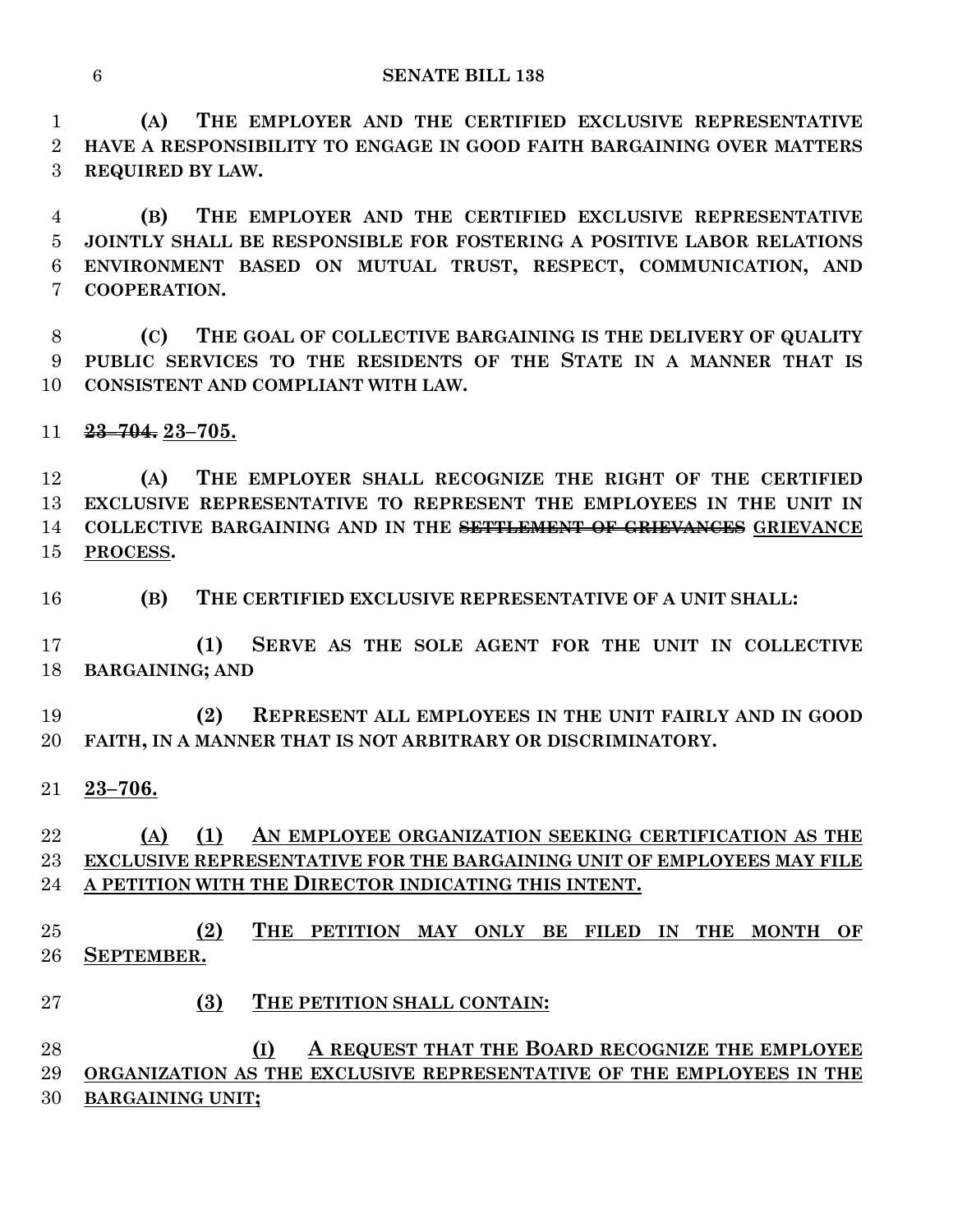| $\mathbf{1}$   | A STATEMENT THAT THE EMPLOYEE ORGANIZATION IS ONE<br>(II)                                                                            |
|----------------|--------------------------------------------------------------------------------------------------------------------------------------|
| $\overline{2}$ | IN WHICH EMPLOYEES PARTICIPATE AND THAT HAS AS ONE OF ITS PURPOSES THE                                                               |
| 3              | REPRESENTATION OF PUBLIC EMPLOYEES IN MATTERS OF WAGES, HOURS, AND                                                                   |
| 4              | OTHER TERMS AND CONDITIONS OF EMPLOYMENT;                                                                                            |
|                |                                                                                                                                      |
| $\overline{5}$ | (III)<br>A STATEMENT THAT THE EMPLOYEE ORGANIZATION HAS NO                                                                           |
| 6              | TERMS OR CONDITIONS OF MEMBERSHIP THAT DISCRIMINATE WITH REGARD TO                                                                   |
| 7              | RACE, COLOR, CREED, GENDER, AGE, POLITICAL AFFILIATION, NATIONAL ORIGIN,                                                             |
| 8              | RELIGION, MARITAL STATUS, OR DISABILITY; AND                                                                                         |
|                |                                                                                                                                      |
| 9<br>10        | A STATEMENT THAT THE EMPLOYEE ORGANIZATION HAS IN<br>(IV)<br>ITS POSSESSION WRITTEN PROOF DATED NOT MORE THAN 9 MONTHS BEFORE THE    |
| 11             | DAY ON WHICH THE PETITION IS FILED ESTABLISHING THAT AT LEAST 30% OF THE                                                             |
|                | THE BARGAINING UNIT HAVE DESIGNATED THE EMPLOYEE                                                                                     |
| 12             | <b>EMPLOYEES IN</b>                                                                                                                  |
| 13             | ORGANIZATION TO REPRESENT THEM IN THEIR EMPLOYMENT RELATIONS WITH THE                                                                |
| 14             | EMPLOYER.                                                                                                                            |
| 15             | (4)<br>BEFORE A PETITION MAY BE PROCESSED, THE PROOF OF                                                                              |
| 16             | INTEREST SUBMITTED SHALL BE VERIFIED AS PROVIDED IN THIS SECTION.                                                                    |
|                |                                                                                                                                      |
| 17             | (5)<br>THE EMPLOYEE ORGANIZATION AND THE EMPLOYER SHALL                                                                              |
| 18             | EQUALLY BEAR ANY COSTS ASSOCIATED WITH THE VERIFICATION.                                                                             |
|                |                                                                                                                                      |
| 19             | (1)<br>WHEN AN EMPLOYEE ORGANIZATION OR EMPLOYEES<br>(B)<br>IN<br>A                                                                  |
| 20             | A PETITION WITH THE DIRECTOR, THE EMPLOYEE<br>BARGAINING UNIT FILE                                                                   |
| 21             | ORGANIZATION OR EMPLOYEES SHALL SUBMIT TO A NEUTRAL DECISION MAKER                                                                   |
| 22             | <b>CONCILIATION</b><br><b>SERVICE</b><br><b>FEDERAL</b><br><b>MEDIATION</b><br><b>AND</b><br><b>THE</b><br><b>THE</b><br><b>FROM</b> |
| 23             | AUTHORIZATION CARDS SIGNED AND DATED BY AT LEAST 30% OF THE EMPLOYEES                                                                |
| 24             | IN THE BARGAINING UNIT NOT MORE THAN 9 MONTHS BEFORE THE DAY THE                                                                     |
| 25             | PETITION WAS FILED INDICATING, AS APPROPRIATE, THAT THE EMPLOYEES HAVE                                                               |
| 26             | DESIGNATED THE EMPLOYEE ORGANIZATION TO REPRESENT THEM IN THEIR                                                                      |
| 27             | EMPLOYMENT RELATIONS WITH THE LIBRARY SYSTEM ADMINISTRATION.                                                                         |
|                |                                                                                                                                      |
| 28             | THE EMPLOYEE ORGANIZATION SHALL COPY THE DIRECTOR ON<br>(2)                                                                          |
| 29             | THE REQUEST FOR A NEUTRAL DECISION MAKER IN ORDER FOR THE LIBRARY                                                                    |
| 30             | SYSTEM TO RECEIVE NOTICE OF THE SELECTION OF THE NEUTRAL DECISION MAKER                                                              |
| 31             | FOR THE CERTIFICATION PROCESS.                                                                                                       |
|                |                                                                                                                                      |
| 32             | NOT MORE THAN 7 CALENDAR DAYS AFTER THE DAY ON WHICH<br>(1)<br>(C)                                                                   |
| 33             | THE DIRECTOR RECEIVES NOTICE OF THE ASSIGNMENT OF A NEUTRAL DECISION                                                                 |
| 34             | MAKER BY THE FEDERAL MEDIATION AND CONCILIATION SERVICE, THE DIRECTOR                                                                |
| 35             | SHALL SUBMIT TO THE NEUTRAL DECISION MAKER A LIST OF EMPLOYEES IN THE                                                                |
| 36             | BARGAINING UNIT.                                                                                                                     |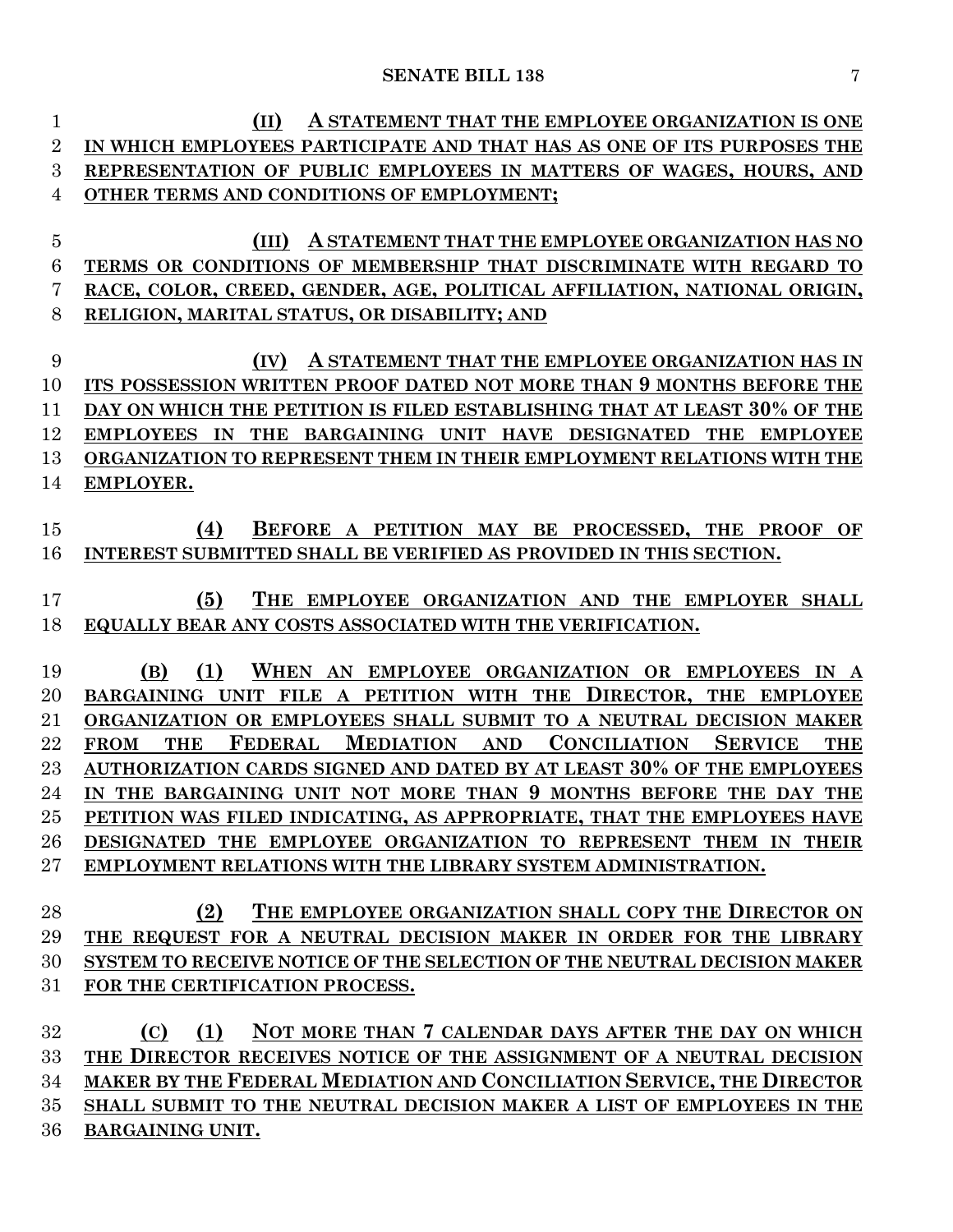| 1              | IF THE DIRECTOR FAILS TO SUBMIT THE LIST OF EMPLOYEES TO<br>(2)                                |
|----------------|------------------------------------------------------------------------------------------------|
| $\overline{2}$ | THE NEUTRAL DECISION MAKER WITHIN THE REQUIRED TIME, IT SHALL BE                               |
| 3              | THAT AT LEAST 30% OF THE EMPLOYEES<br>CONCLUSIVELY DEEMED<br><b>THE</b><br>IN                  |
| 4              | TO BE REPRESENTED<br>BARGAINING UNIT HAVE INDICATED A DESIRE<br>BY THE                         |
| 5              | EMPLOYEE ORGANIZATION.                                                                         |
|                |                                                                                                |
| 6              | (1)<br>THE NEUTRAL DECISION MAKER SHALL CHECK THE WRITTEN<br>(D)                               |
| 7              | AUTHORIZATION CARDS SUBMITTED BY THE EMPLOYEE ORGANIZATION OR THE                              |
| 8              | EMPLOYEES AGAINST THE LIST OF EMPLOYEES SUBMITTED BY THE DIRECTOR.                             |
|                |                                                                                                |
| 9              | (2)<br>IF THE NEUTRAL DECISION MAKER DETERMINES THAT AT LEAST                                  |
| 10             | 30% OF<br><b>THE</b><br>EMPLOYEES ON THE LIST HAVE INDICATED<br>A DESIRE<br>TO<br>BE           |
| 11             | REPRESENTED BY THE EMPLOYEE ORGANIZATION OR TO DECERTIFY AN EXCLUSIVE                          |
| 12             | REPRESENTATIVE, THE NEUTRAL DECISION MAKER SHALL NOTIFY THE DIRECTOR                           |
| 13             | OF THE DETERMINATION.                                                                          |
|                |                                                                                                |
| 14             | (1)<br>IF THE DIRECTOR DISAGREES WITH THE PETITIONING EMPLOYEE<br>(E)                          |
| 15             | <b>ORGANIZATION</b><br>OR THE PETITIONING EMPLOYEES AS TO THE INCLUSION OR                     |
| 16             | EXCLUSION OF SPECIFIC EMPLOYEES IN THE BARGAINING UNIT, THE PARTIES                            |
| 17             | SHALL REFER THE ISSUE IMMEDIATELY TO A NEUTRAL DECISION MAKER FROM THE                         |
| 18             | FEDERAL MEDIATION AND CONCILIATION SERVICE TO RESOLVE THE ISSUE.                               |
|                |                                                                                                |
| 19             | (2)<br>THE NEUTRAL DECISION MAKER SHALL HOLD A HEARING ON THE                                  |
| 20             | (1)<br>OF<br>THIS SUBSECTION WITH<br><b>ISSUE</b><br><b>REFERRED</b><br>UNDER PARAGRAPH<br>THE |
| 21             | <b>INTERESTED PARTIES PRESENTING EVIDENCE WITH RESPECT TO THEIR POSITIONS</b>                  |
| 22             | ON THE ISSUE OF THE INCLUSION OR EXCLUSION OF THE EMPLOYEES IN QUESTION.                       |
| 23             | THE NEUTRAL DECISION MAKER'S FINDINGS SHALL BE FINAL AND<br>(3)                                |
| 24             | <b>BINDING ON BOTH PARTIES.</b>                                                                |
|                |                                                                                                |
| 25             | (F)<br>AN ELECTION MAY NOT BE CONDUCTED IN A BARGAINING UNIT UNLESS                            |
| 26             | AT LEAST 1 YEAR HAS PASSED SINCE THE LAST ELECTION HELD IN THE BARGAINING                      |
| 27             | UNIT.                                                                                          |
|                |                                                                                                |
| 28             | (1)<br>AFTER A DECISION ON DISPUTED EMPLOYEE INCLUSION OR<br>(G)                               |
| 29             | EXCLUSION, IF REQUIRED, THE DIRECTOR SHALL NOTIFY ALL EMPLOYEES WITHIN                         |
| 30             | THE BARGAINING UNIT THAT AN ELECTION WILL BE HELD AND REQUEST A NEUTRAL                        |
| 31             | DECISION MAKER FROM THE FEDERAL MEDIATION AND CONCILIATION SERVICE TO                          |
| 32             | OVERSEE AND CONDUCT AN ELECTION BY SECRET BALLOT.                                              |
|                |                                                                                                |
| 33             | (2)<br>THE BALLOT FOR AN ELECTION SHALL INCLUDE THE FOLLOWING                                  |
| 34             | <b>CHOICES:</b>                                                                                |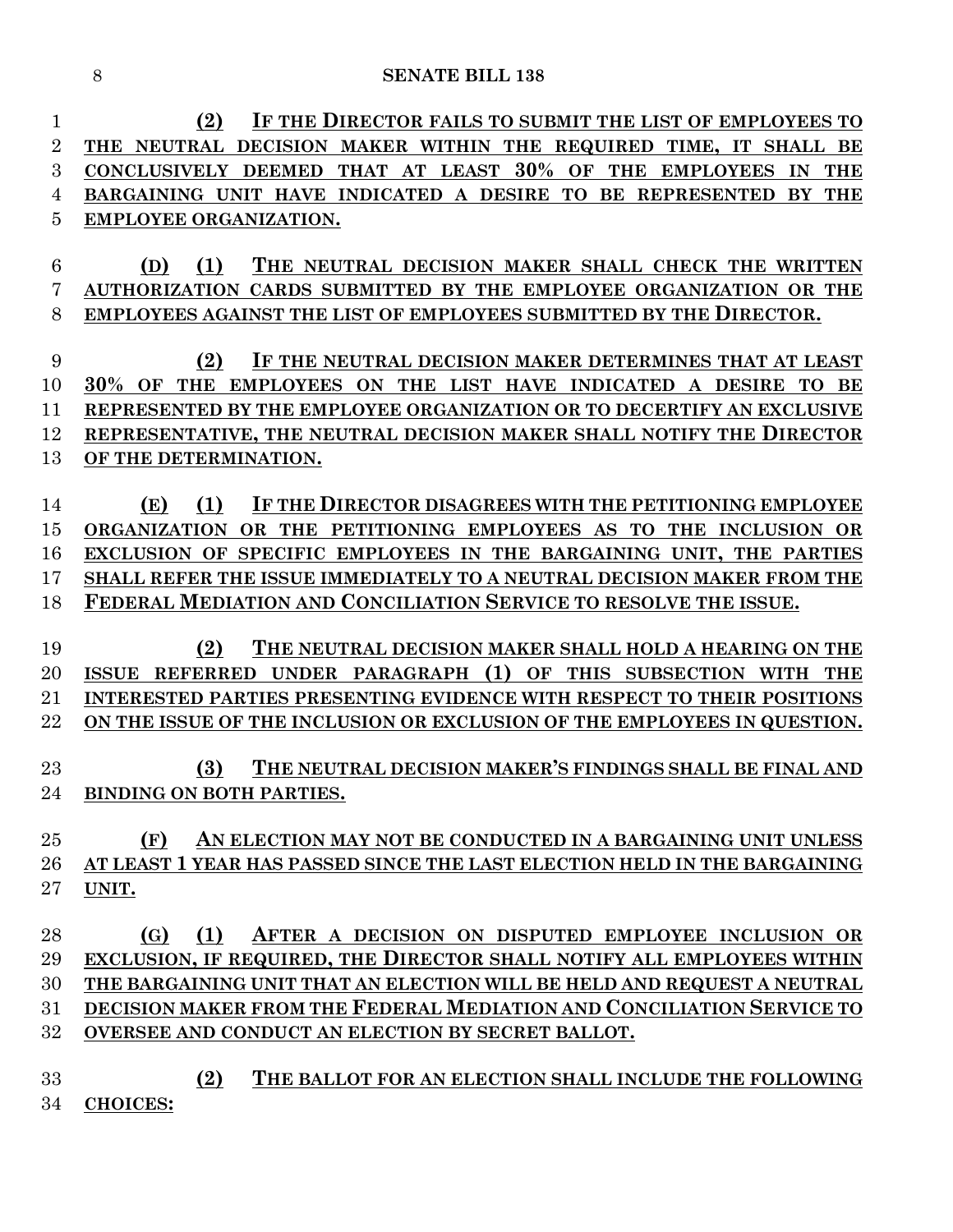| 1              | (I)<br>IN ACCORDANCE WITH THE ISSUES PRESENTED BY THE                                                                                        |
|----------------|----------------------------------------------------------------------------------------------------------------------------------------------|
| $\overline{2}$ | PETITION OR PETITIONS, EXCLUSIVE REPRESENTATION BY ANY<br><b>EMPLOYEE</b>                                                                    |
| 3              | ORGANIZATION SEEKING TO OBTAIN OR CONTINUE REPRESENTATION RIGHTS; AND                                                                        |
| 4              | NO EXCLUSIVE REPRESENTATION.<br>(II)                                                                                                         |
| 5              | (H)<br>AN EMPLOYEE ORGANIZATION MAY INTERVENE IN THE ELECTION AND                                                                            |
| 6              | HAVE ITS NAME PLACED ON THE BALLOT IF:                                                                                                       |
|                |                                                                                                                                              |
| 7              | (1)<br>THE EMPLOYEE ORGANIZATION FILES A PETITION NOT MORE                                                                                   |
| 8              | THAN 15 CALENDAR DAYS AFTER THE DATE ON WHICH THE ORIGINAL PETITION IS                                                                       |
| 9              | FILED;                                                                                                                                       |
|                |                                                                                                                                              |
| 10             | (2)<br>THE EMPLOYEE ORGANIZATION CERTIFIES THAT AT LEAST 30%                                                                                 |
| 11             | <b>THE</b><br><b>EMPLOYEES</b><br><b>THE</b><br><b>UNIT</b><br><b>HAVE</b><br><b>DESIGNATED</b><br><b>THE</b><br><b>EMPLOYEE</b><br>OF<br>OF |
| 12             | ORGANIZATION TO REPRESENT THEM IN THEIR EMPLOYMENT RELATIONS WITH THE                                                                        |
| 13             | LIBRARY SYSTEM ADMINISTRATION; AND                                                                                                           |
|                |                                                                                                                                              |
| 14             | (3)<br>THE SHOWING OF INTEREST IS VERIFIED AS PROVIDED IN THIS                                                                               |
| 15             | <b>SECTION.</b>                                                                                                                              |
| 16             | (1)<br><b>THE</b><br>ELECTION SHALL BE CONDUCTED ACCORDING TO<br>(I)<br>THE                                                                  |
| 17             | PROCEDURES ESTABLISHED BY THE FEDERAL MEDIATION AND CONCILIATION                                                                             |
| 18             | SERVICE NEUTRAL DECISION MAKER CONDUCTING THE ELECTION.                                                                                      |
|                |                                                                                                                                              |
| 19             | (2)<br>AN<br><b>BE</b><br><b>EMPLOYEE</b><br><b>ORGANIZATION</b><br><b>SHALL</b><br><b>CERTIFIED</b><br>AS                                   |
| 20             | <b>EXCLUSIVE</b><br>REPRESENTATIVE FOLLOWING AN ELECTION<br>IF<br><b>THE</b><br><b>EMPLOYEE</b>                                              |
| $\rm 21$       | ORGANIZATION HAS RECEIVED THE VOTE OF A MAJORITY OF THE VALID VOTES CAST                                                                     |
| 22             | IN THE BARGAINING UNIT IN WHICH THE ELECTION IS HELD.                                                                                        |
|                |                                                                                                                                              |
| 23             | (3)<br>(I)<br>IF AN ELECTION INCLUDES THREE OR MORE CHOICES AND                                                                              |
| 24             | NO CHOICE RECEIVES A MAJORITY OF THE VALID VOTES CAST, THE NEUTRAL                                                                           |
| $25\,$         | DECISION MAKER SHALL CONDUCT A RUNOFF ELECTION BETWEEN THE TWO                                                                               |
| 26             | CHOICES THAT RECEIVED THE LARGEST NUMBER OF VALID VOTES CAST.                                                                                |
|                |                                                                                                                                              |
| 27             | (II)<br>THE CHOICE RECEIVING THE MAJORITY OF THE VALID                                                                                       |
| 28             | VOTES CAST IN THE RUNOFF ELECTION SHALL BE CERTIFIED.                                                                                        |
|                |                                                                                                                                              |
| 29             | THE NEUTRAL DECISION MAKER CONDUCTING THE ELECTION<br>(4)                                                                                    |
| 30             | SHALL ISSUE TO ALL THE PARTICIPANTS IN AN ELECTION A CERTIFICATION OF                                                                        |
| 31             | REPRESENTATION, IF AN EMPLOYEE ORGANIZATION IS CERTIFIED, OR THE RESULTS                                                                     |
| $32\,$         | OF THE ELECTION, IF NO REPRESENTATIVE IS CHOSEN.                                                                                             |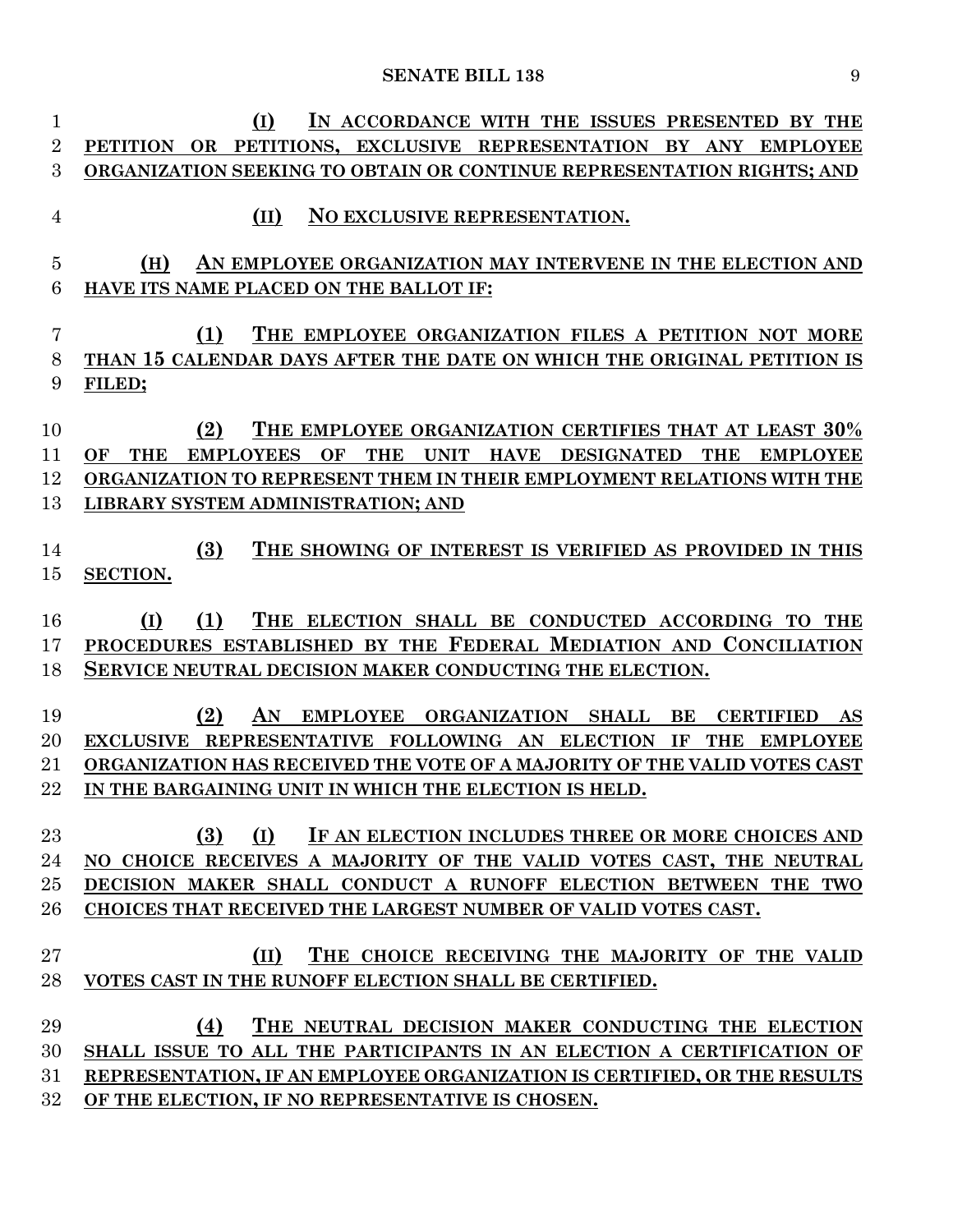**(J) (1) IF EMPLOYEES ARE REPRESENTED BY AN EMPLOYEE ORGANIZATION, EMPLOYEES MAY FILE A PETITION WITH THE DIRECTOR THAT CONTAINS THE FOLLOWING: (I) AN ASSERTION THAT THE MAJORITY OF THE EMPLOYEES NO LONGER WISH TO BE REPRESENTED BY THE EMPLOYEE ORGANIZATION; (II) A STATEMENT THAT THE EMPLOYEES HAVE IN THEIR POSSESSION SUBSTANTIVE DOCUMENTARY PROOF, DATED NOT MORE THAN 6 MONTHS BEFORE THE DAY ON WHICH THE PETITION IS FILED, THAT AT LEAST 30% OF THE EMPLOYEES WITHIN THE BARGAINING UNIT APPROVE OF THE DECERTIFICATION OF THE EMPLOYEE ORGANIZATION; AND (III) A STATEMENT EXPLAINING THAT THE EMPLOYEES ARE SEEKING DECERTIFICATION OF THE EMPLOYEE ORGANIZATION AS THE EXCLUSIVE REPRESENTATIVE FOR THE BARGAINING UNIT. (2) (I) THE PETITION SHALL BE PROCESSED AS DESCRIBED IN THIS SECTION, INCLUDING VERIFICATION OF PROOF OF INTEREST AND AN ELECTION. (II) AN EMPLOYEE ORGANIZATION SHALL BE DECERTIFIED AS EXCLUSIVE REPRESENTATIVE FOLLOWING AN ELECTION IF THE MAJORITY OF THE VALID VOTES CAST IN THE UNIT IN WHICH THE ELECTION IS HELD ARE FOR NO REPRESENTATION. 23–705. 23–707. (A) IF AN EXCLUSIVE REPRESENTATIVE IS CERTIFIED UNDER BALTIMORE COUNTY COLLECTIVE BARGAINING LAW, THE EMPLOYER AND THE CERTIFIED EXCLUSIVE REPRESENTATIVE IF AN EMPLOYEE ORGANIZATION IS CERTIFIED AS DESCRIBED IN THIS SUBTITLE, THE EMPLOYER AND THE EMPLOYEE ORGANIZATION SHALL ENTER INTO A COLLECTIVE BARGAINING AGREEMENT THAT CONTAINS PROVISIONS REGARDING: (1) WAGES, HOURS, AND TERMS AND CONDITIONS OF EMPLOYMENT; (2) THE ORDERLY PROCESSING AND SETTLEMENT OF GRIEVANCES REGARDING THE INTERPRETATION AND IMPLEMENTATION OF THE COLLECTIVE BARGAINING AGREEMENT; AND (3) OTHER TOPICS THAT THE PARTIES MAY MUTUALLY AGREE TO THAT WERE SUITABLE FOR BARGAINING.**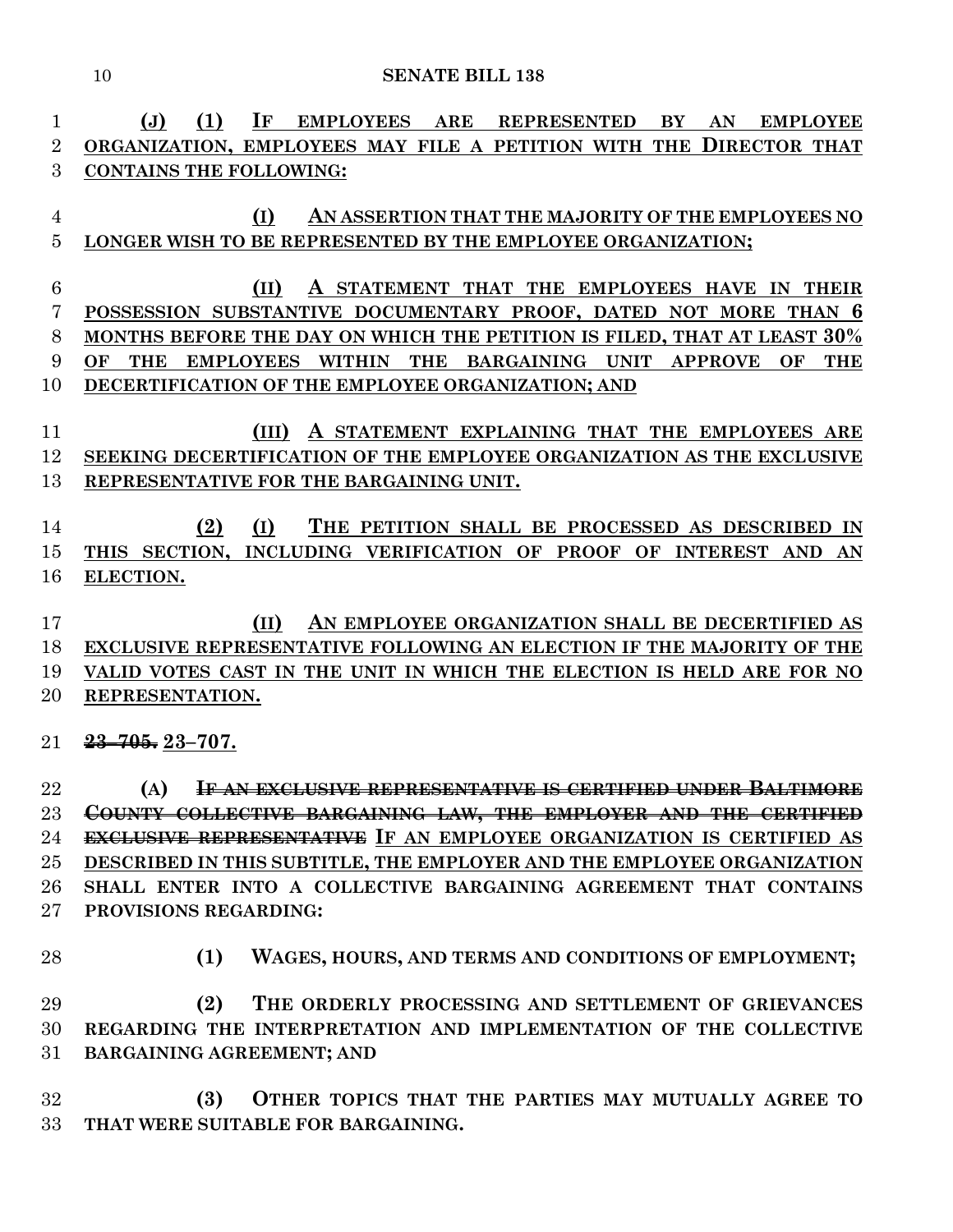**(B) (1) THE EMPLOYER AUTOMATICALLY SHALL DEDUCT FROM THE PAYCHECK OF AN EMPLOYEE, WHO IS A MEMBER OF THE BARGAINING UNIT REPRESENTED BY THE CERTIFIED EXCLUSIVE REPRESENTATIVE, DUES AUTHORIZED AND OWED BY THE EMPLOYEE TO THE CERTIFIED EXCLUSIVE REPRESENTATIVE IF THE EMPLOYEE SUBMITS TO THE EMPLOYER A DUES DEDUCTION AUTHORIZATION CARD THAT HAS BEEN DULY EXECUTED BY THE EMPLOYEE.**

 **(2) ANY DUES DEDUCTED FROM PAYCHECKS UNDER PARAGRAPH (1) OF THIS SUBSECTION SHALL BE REMITTED TO THE CERTIFIED EXCLUSIVE REPRESENTATIVE.**

 **(3) THE EMPLOYER AUTOMATICALLY SHALL STOP MAKING PAYROLL DEDUCTIONS UNDER PARAGRAPH (1) OF THIS SUBSECTION ON BEHALF OF A CERTIFIED EXCLUSIVE REPRESENTATIVE IF:**

 **(I) THE CERTIFIED EXCLUSIVE REPRESENTATIVE IS DECERTIFIED;**

 **(II) THE CERTIFIED EXCLUSIVE REPRESENTATIVE'S RIGHT TO DUES IS REVOKED; OR**

 **(III) THE EMPLOYEE CEASES TO BE A MEMBER OF THE BARGAINING UNIT REPRESENTED BY THE CERTIFIED EXCLUSIVE REPRESENTATIVE; OR**

 **(IV) THE EMPLOYEE RESIGNS FROM MEMBERSHIP IN THE EMPLOYEE ORGANIZATION.**

**(C) THIS SECTION MAY NOT BE CONSTRUED TO:**

 **(1) AUTHORIZE OR OTHERWISE ALLOW AN EMPLOYEE TO ENGAGE IN A STRIKE AS DEFINED IN § 3–303 OF THE STATE PERSONNEL AND PENSIONS ARTICLE; OR**

**(2) RESTRICT THE AUTHORITY OF THE COUNTY EXECUTIVE OR THE COUNTY COUNCIL TO DETERMINE THE BUDGET OF THE EMPLOYER.**

 **(D) (1) A COLLECTIVE BARGAINING AGREEMENT ENTERED INTO UNDER SUBSECTION (A) OF THIS SECTION SHALL BE EFFECTIVE ON RATIFICATION BY THE MAJORITY OF VOTES CAST BY THE EMPLOYEES IN THE BARGAINING UNIT AND APPROVAL BY THE DIRECTOR AND BOARD.**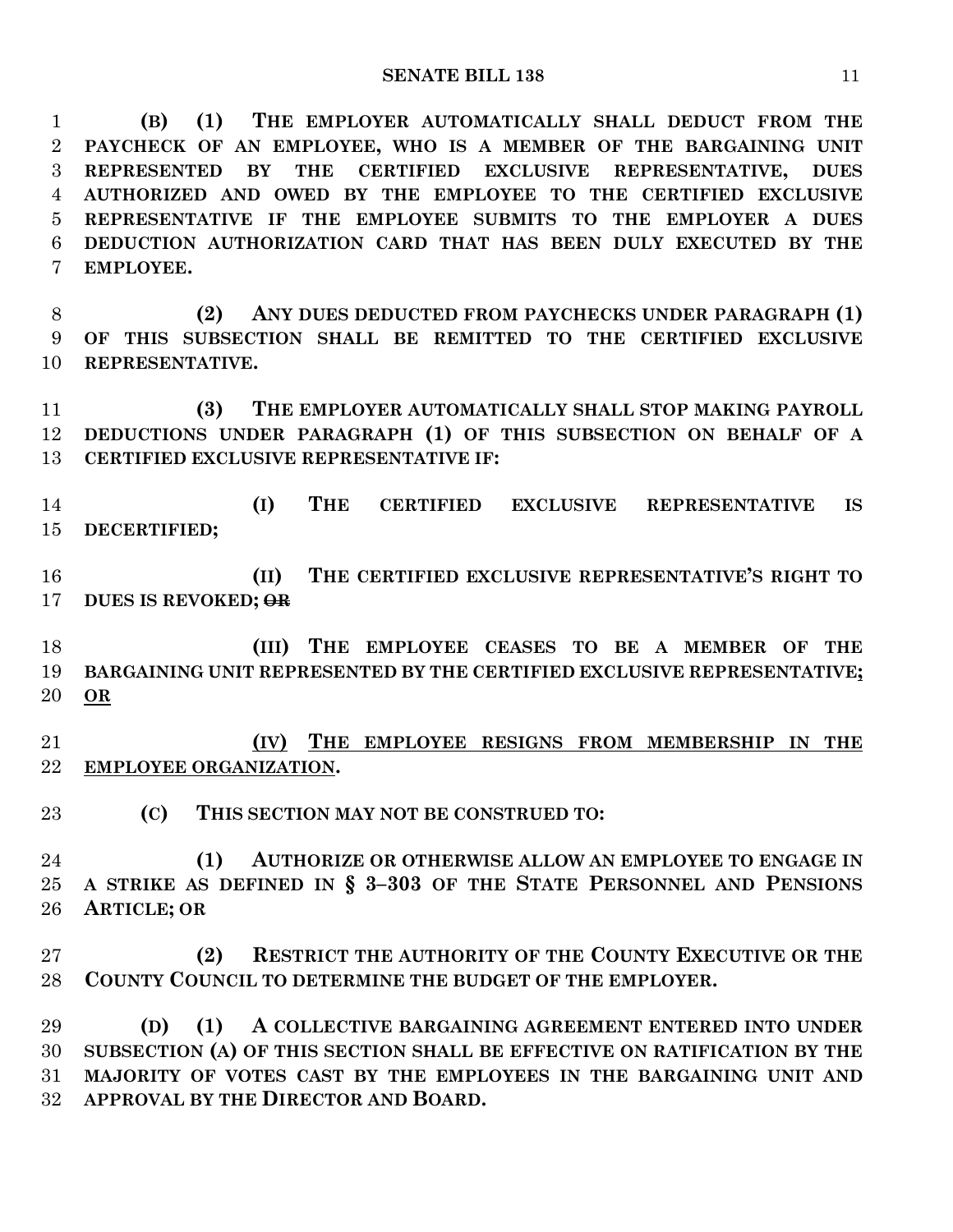**(2) A SINGLE YEAR OR MULTIYEAR COLLECTIVE BARGAINING AGREEMENT SHALL EXPIRE AT THE CLOSE OF BALTIMORE COUNTY'S FISCAL YEAR.**

### **23–706. 23–708.**

 **(A) (1) EXCEPT AS PROVIDED IN PARAGRAPH (2) OF THIS SUBSECTION, THE EMPLOYER AND THE CERTIFIED EXCLUSIVE REPRESENTATIVE SHALL REACH AN AGREEMENT BY MARCH 1 OF THE YEAR IN WHICH A COLLECTIVE BARGAINING AGREEMENT WILL EXPIRE.**

 **(2) THE EMPLOYER AND THE CERTIFIED EXCLUSIVE REPRESENTATIVE MUTUALLY MAY AGREE TO EXTEND NEGOTIATIONS FOR A PERIOD NOT TO EXTEND PAST JUNE 30 OF THE YEAR IN WHICH A COLLECTIVE BARGAINING AGREEMENT WILL EXPIRE.**

 **(B) AN IMPASSE IS REACHED DURING THE NEGOTIATIONS BETWEEN THE EMPLOYER AND THE CERTIFIED EXCLUSIVE REPRESENTATIVE IF THE EMPLOYER AND THE CERTIFIED EXCLUSIVE REPRESENTATIVE DO NOT REACH AN AGREEMENT BY:**

 **(1) MARCH 1 OF THE YEAR IN WHICH A COLLECTIVE BARGAINING AGREEMENT WILL EXPIRE; OR**

 **(2) IF NEGOTIATIONS WERE EXTENDED, THE DATE TO WHICH NEGOTIATIONS WERE EXTENDED UNDER SUBSECTION (A)(2) OF THIS SECTION.**

 **(C) (1) IF AN IMPASSE IS REACHED UNDER SUBSECTION (B) OF THIS SECTION, THE EMPLOYER AND THE CERTIFIED EXCLUSIVE REPRESENTATIVE SHALL SUBMIT A FINAL OFFER TO THE OTHER PARTY WITHIN 24 48 HOURS AFTER THE IMPASSE IS REACHED.**

 **(2) UNLESS THE IMPASSE REACHED UNDER SUBSECTION (B) OF THIS SECTION HAS BEEN RESOLVED, THE DISPUTE AND THE FINAL OFFERS SHALL BE SUBMITTED TO THE FEDERAL MEDIATION AND CONCILIATION SERVICE WITHIN 5 DAYS AFTER THE IMPASSE IS REACHED MEDIATOR SELECTED BY THE PARTIES IN ACCORDANCE WITH SUBSECTION (D) OF THIS SECTION.**

 **(D) (1) WITHIN 30 DAYS AFTER THE DISPUTE IS SUBMITTED TO THE FEDERAL MEDIATION AND CONCILIATION SERVICE UNDER SUBSECTION (C)(2) OF THIS SECTION, A MEDIATOR IS SELECTED BY THE PARTIES, THE MEDIATOR APPOINTED BY THE FEDERAL MEDIATION AND CONCILIATION SERVICE SHALL:**

 **(I) MEET WITH THE DIRECTOR AND THE CERTIFIED EXCLUSIVE REPRESENTATIVE; AND**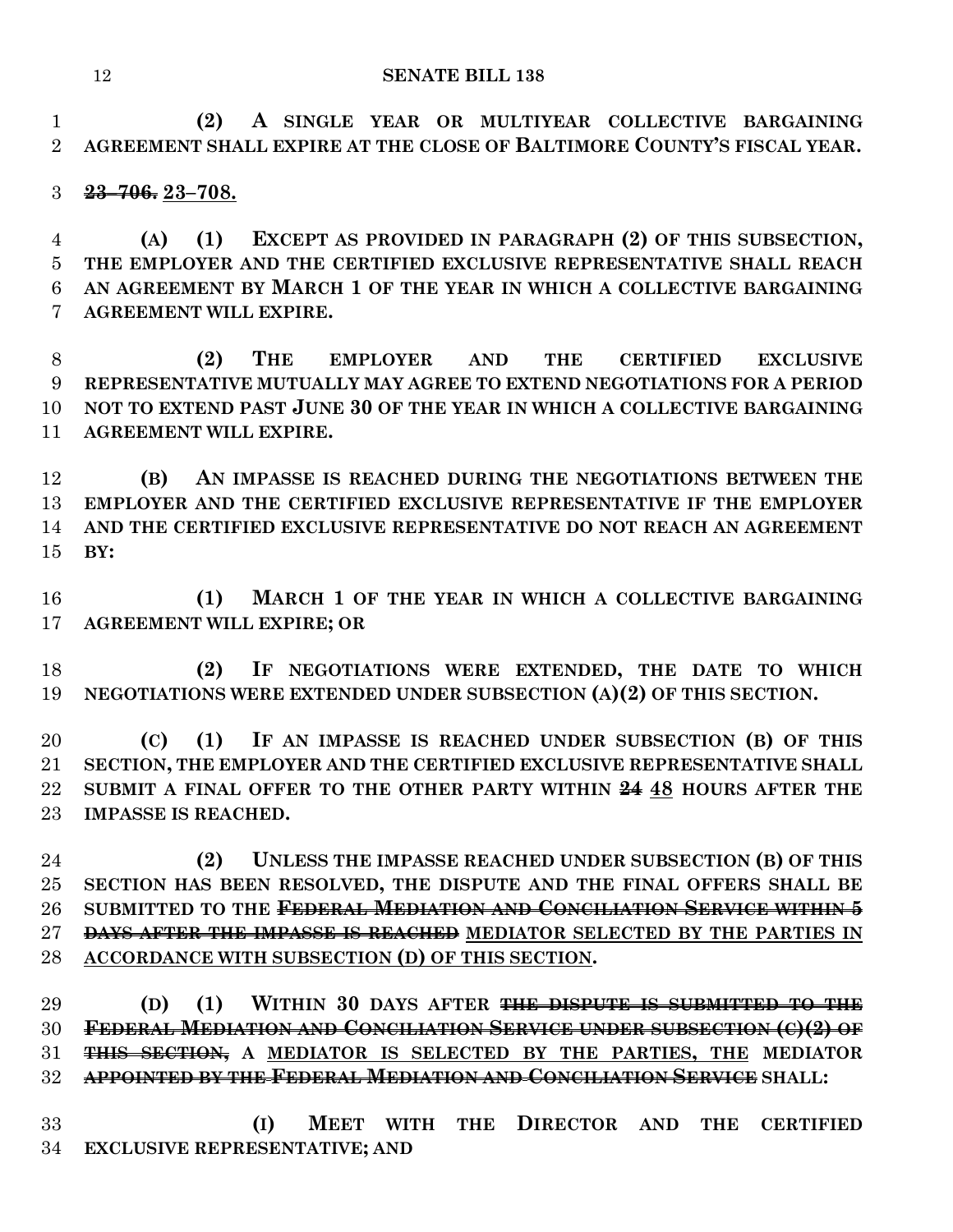**(II) MAKE WRITTEN FINDINGS OF FACT AND RECOMMENDATIONS FOR THE RESOLUTION OF THE DISPUTE IN ACCORDANCE WITH THIS SUBSECTION. (2) (I) IF THE PARTIES ARE UNABLE TO AGREE ON A MEDIATOR, THEY SHALL REQUEST A LIST OF SEVEN MEDIATORS FROM THE FEDERAL MEDIATION AND CONCILIATION SERVICE. (II) WITHIN 3 WORKING DAYS AFTER RECEIVING THE LIST UNDER SUBPARAGRAPH (I) OF THIS PARAGRAPH, THE PARTIES SHALL ALTERNATELY REMOVE ONE MEDIATOR FROM THE LIST UNTIL ONLY ONE MEDIATOR REMAINS, WHO THE PARTIES SHALL AGREE WILL SERVE AS THE MEDIATOR UNDER THIS SUBSECTION. (3) THE MEDIATOR SHALL ACT AS AN INTERMEDIARY IN BRINGING THE PARTIES TOGETHER AND SHALL ACTIVELY ASSIST THE PARTIES IN RESOLVING THE DISPUTE BY: (I) CONDUCTING PROCEEDINGS IN ACCORDANCE WITH THIS SUBSECTION; (II) REVIEWING THE FINAL POSITIONS OF THE PARTIES; (III) IDENTIFYING THE MAJOR ISSUES IN THE DISPUTE BETWEEN THE PARTIES; (IV) REVIEWING THE POSITIONS OF THE PARTIES; AND (V) RECOMMENDING A RESOLUTION FOR THE AGREEMENT OF THE PARTIES. (4) A RESOLUTION UNDER THIS SUBSECTION: (I) SHALL ADDRESS MATTERS SUCH AS WAGES, HOURS, OR TERMS AND CONDITIONS OF EMPLOYMENT; (II) MAY NOT INCLUDE HEALTH CARE BENEFITS; AND (III) MAY NOT EXCEED 1 FISCAL YEAR, UNLESS AGREED TO BY THE PARTIES. (5) ANY RESOLUTION UNDER THIS SUBSECTION REGARDING PENSION BENEFITS SHALL BE CONSTRUED AS A RECOMMENDATION TO OR**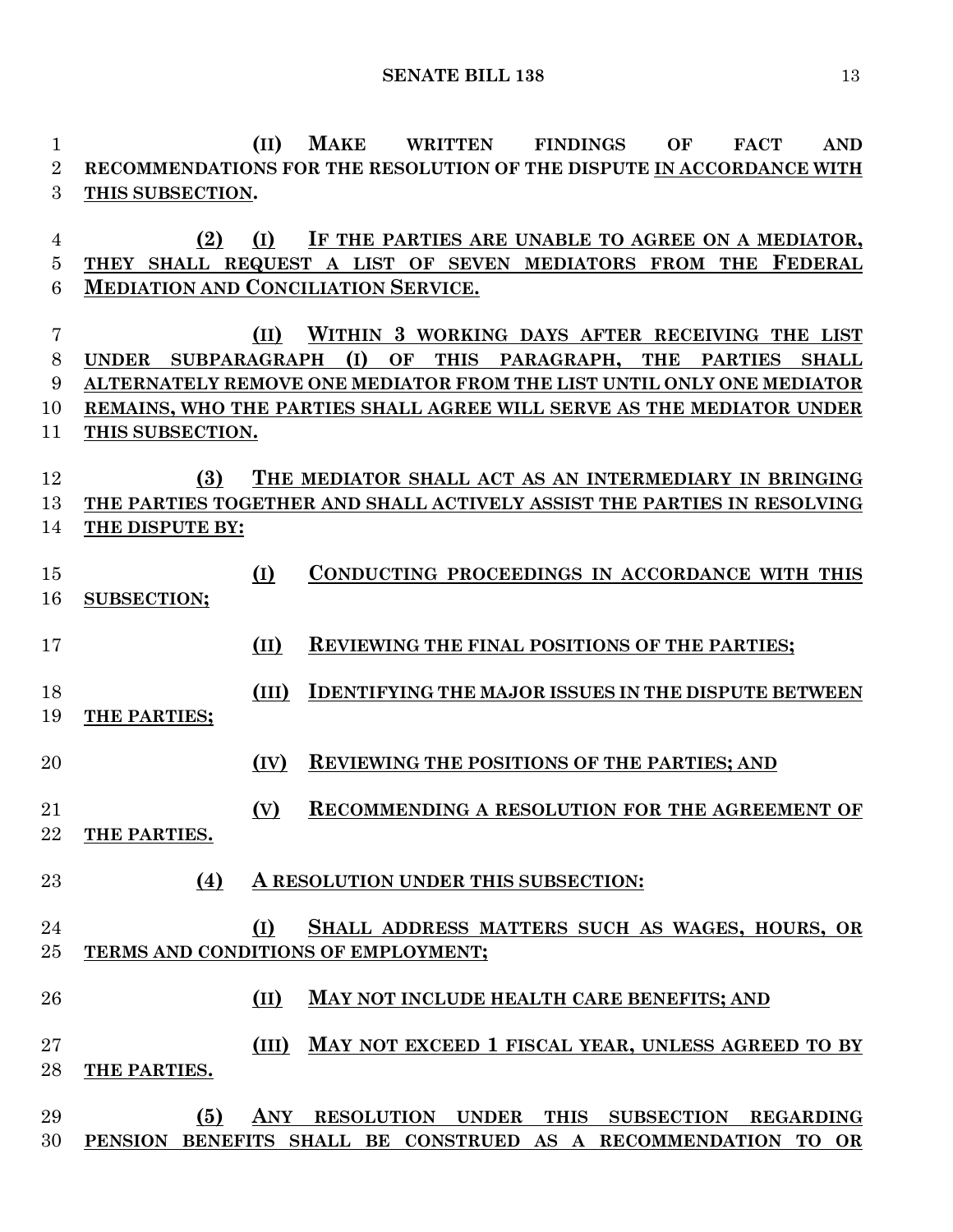| CONSIDERATION FOR THE APPROPRIATE PENSION ADMINISTRATOR OF THE STATE                                                                          |
|-----------------------------------------------------------------------------------------------------------------------------------------------|
| OR BALTIMORE COUNTY.                                                                                                                          |
| (I)<br>BEFORE ISSUING A FINAL DECISION, THE MEDIATOR SHALL<br>(6)                                                                             |
| TAKE INTO CONSIDERATION, AMONG ANY OTHER RELEVANT FACTORS:                                                                                    |
|                                                                                                                                               |
| THE WAGES AND PENSION BENEFITS, NOT INCLUDING<br>$1_{\cdot}$                                                                                  |
| HEALTH CARE BENEFITS, OF THE EMPLOYEES OF THE BARGAINING UNIT;                                                                                |
|                                                                                                                                               |
| THE WAGES AND PENSION BENEFITS OF OTHER<br>2.                                                                                                 |
| SIMILARLY SITUATED EMPLOYEES PERFORMING SIMILAR SERVICES IN LIBRARIES<br>OF COMPARABLE JURISDICTIONS TO BALTIMORE COUNTY IN THE STATE, TAKING |
| INTO CONSIDERATION THE COST OF LIVING INDEX FOR THE AREA IN WHICH THE                                                                         |
| COMPARABLE DEPARTMENT IS LOCATED;                                                                                                             |
|                                                                                                                                               |
| WAGES AND PENSION BENEFITS OF SIMILARLY<br>3.                                                                                                 |
| SITUATED BALTIMORE COUNTY EMPLOYEES;                                                                                                          |
|                                                                                                                                               |
| THE LAST PUBLISHED ANNUAL U.S. DEPARTMENT OF<br>4.<br>LABOR CONSUMER PRICE INDEX FOR ALL URBAN CONSUMERS FOR ALL ITEMS IN                     |
| THE WASHINGTON-BALTIMORE AREA;                                                                                                                |
|                                                                                                                                               |
| THE SPECIAL NATURE OF THE WORK PERFORMED BY<br>5.                                                                                             |
| THE EMPLOYEES OF THE BARGAINING UNIT, INCLUDING:                                                                                              |
|                                                                                                                                               |
| PHYSICAL REQUIREMENTS OF EMPLOYMENT;<br>A.                                                                                                    |
| В.<br>EDUCATIONAL REQUIREMENTS;                                                                                                               |
|                                                                                                                                               |
| $\underline{\mathbf{C}}$ .<br><b>JOB TRAINING AND JOB SKILLS; AND</b>                                                                         |
|                                                                                                                                               |
| SHIFT ASSIGNMENTS AND THE DEMANDS PLACED ON<br>D.                                                                                             |
| THE EMPLOYEES COMPARED TO THE DEMANDS PLACED ON OTHER SIMILARLY<br>SITUATED LIBRARY EMPLOYEES IN COMPARABLE JURISDICTIONS TO BALTIMORE        |
| COUNTY;                                                                                                                                       |
|                                                                                                                                               |
| STATE AND COUNTY MANDATED EXPENDITURES;<br>6.                                                                                                 |
|                                                                                                                                               |
| SUBJECT TO SUBPARAGRAPH<br>7.<br>(II)<br>OF<br><b>THIS</b>                                                                                    |
| PARAGRAPH, AVAILABILITY OF FUNDS, INCLUDING FINANCIAL SOURCES<br>OF                                                                           |
| <b>REVENUE; AND</b>                                                                                                                           |
|                                                                                                                                               |
|                                                                                                                                               |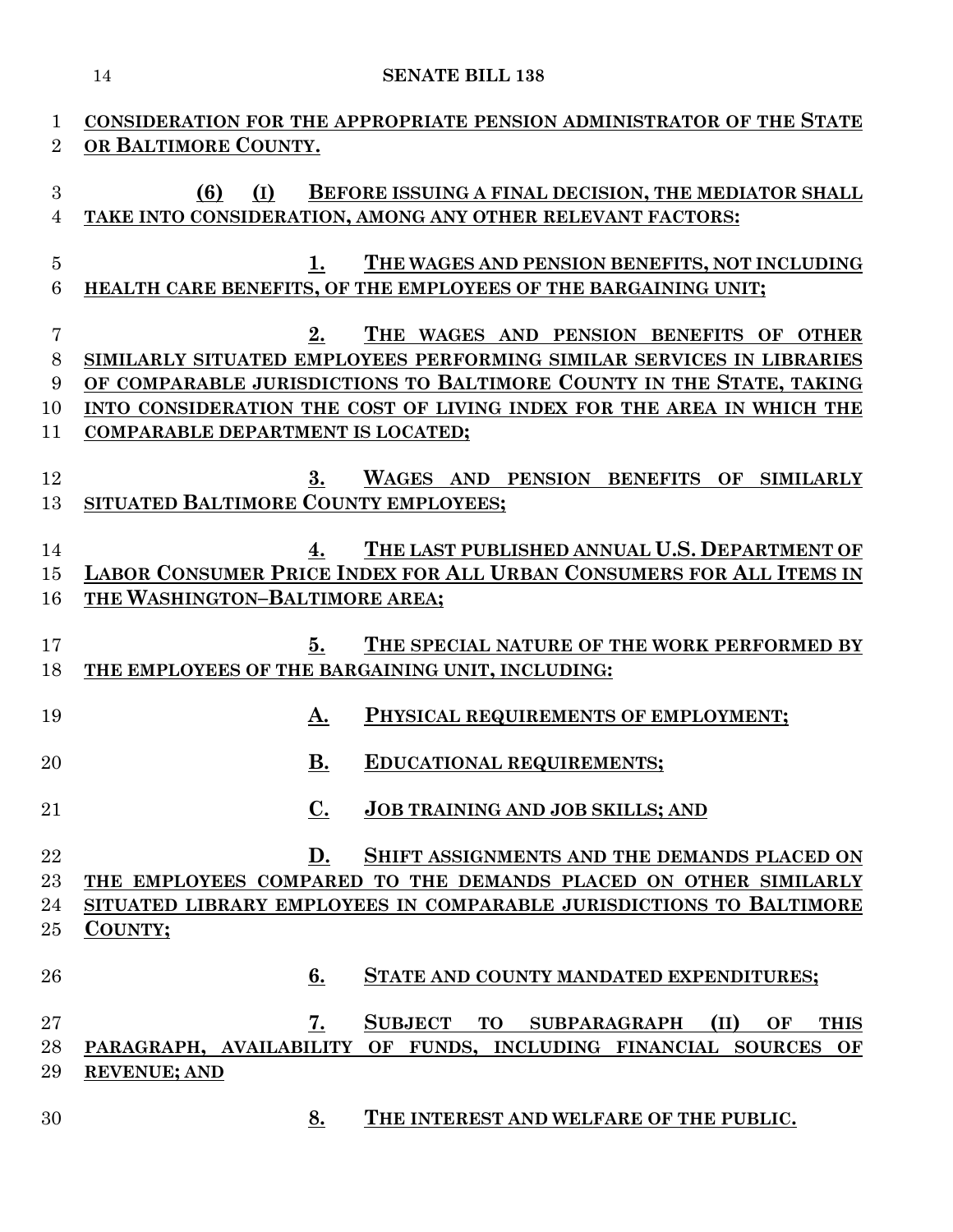| $\mathbf{1}$   | IN CONSIDERING THE AVAILABILITY OF FUNDS FOR WAGE<br>(II)                                          |
|----------------|----------------------------------------------------------------------------------------------------|
| $\overline{2}$ | INCREASES, THE MEDIATOR SHALL CONSIDER THE GENERAL FUND REVENUES OF                                |
| 3              | BALTIMORE COUNTY AND THE BALTIMORE COUNTY SPENDING AFFORDABILITY                                   |
| 4              | <b>COMMITTEE REPORT.</b>                                                                           |
|                |                                                                                                    |
| $\overline{5}$ | (7)<br>A MEDIATOR MAY NOT:                                                                         |
|                |                                                                                                    |
| 6              | (I)<br>RECOMMEND A WAGE INCREASE WITHOUT APPROVAL OF                                               |
| 7              | THE COUNTY EXECUTIVE AND COUNTY COUNCIL;                                                           |
|                |                                                                                                    |
| 8              | RECOMMEND A PENSION BENEFIT INCREASE WITHOUT<br>(II)                                               |
| 9              | APPROVAL OF THE APPROPRIATE PENSION ADMINISTRATOR OF THE STATE OR                                  |
| 10             | <b>BALTIMORE COUNTY; OR</b>                                                                        |
| 11             | CONSIDER TESTIMONY REGARDING FUNDS FOR CAPITAL<br>(III)                                            |
| 12             | IMPROVEMENTS, SURPLUS CONTINGENCY, OR RESERVE FUNDS.                                               |
|                |                                                                                                    |
| 13             | (8)<br>(I)<br>THE PARTIES ARE STRONGLY ENCOURAGED TO REACH AN                                      |
| 14             | AGREEMENT ON ALL ISSUES WHENEVER POSSIBLE.                                                         |
|                |                                                                                                    |
| 15             | (II)<br>IF NO AGREEMENT CAN BE REACHED BY THE PARTIES, THE                                         |
| 16             | MEDIATOR SHALL ISSUE A REPORT WITH THE MEDIATOR'S DECISION, INCLUDING                              |
| 17             | WRITTEN FINDINGS OF FACT.                                                                          |
|                |                                                                                                    |
| 18             | (9)<br>THE MEDIATOR MAY ADOPT A PACKAGE OF FINAL POSITIONS OR                                      |
| 19             | RULE ON EACH MATTER SEPARATELY.                                                                    |
|                |                                                                                                    |
| 20             | COPIES OF THE MEDIATOR'S WRITTEN FINDINGS AND<br>$\left( \frac{1}{2} \right) (10)$                 |
| 21             | RECOMMENDATIONS SHALL BE SUBMITTED TO THE DIRECTOR AND THE CERTIFIED                               |
| $22\,$         | EXCLUSIVE REPRESENTATIVE ON OR BEFORE THE IMMEDIATELY FOLLOWING APRIL                              |
| 23             | 2.                                                                                                 |
|                |                                                                                                    |
| 24             | (3)(11)<br>ANY COSTS ASSOCIATED WITH THIS SUBSECTION SHALL BE                                      |
| $25\,$         | EQUALLY BY THE EMPLOYER AND<br><b>THE</b><br><b>CERTIFIED</b><br><b>EXCLUSIVE</b><br><b>SHARED</b> |
| 26             | REPRESENTATIVE.                                                                                    |
| 27             | (12) THIS SUBSECTION MAY NOT BE CONSTRUED TO INTERFERE WITH                                        |
| 28             | ANY EFFORTS THE PARTIES MAY UNDERTAKE TO REACH AN AGREEMENT AT ANY                                 |
| 29             | TIME.                                                                                              |
|                |                                                                                                    |
| 30             | THE COUNTY EXECUTIVE IS NOT BOUND BY ANY DECISION<br>$(13)$ (I)                                    |
| 31             | MADE UNDER THIS SUBSECTION AND SHALL ACT IN ACCORDANCE WITH THIS                                   |
| $32\,$         | <b>SECTION.</b>                                                                                    |
|                |                                                                                                    |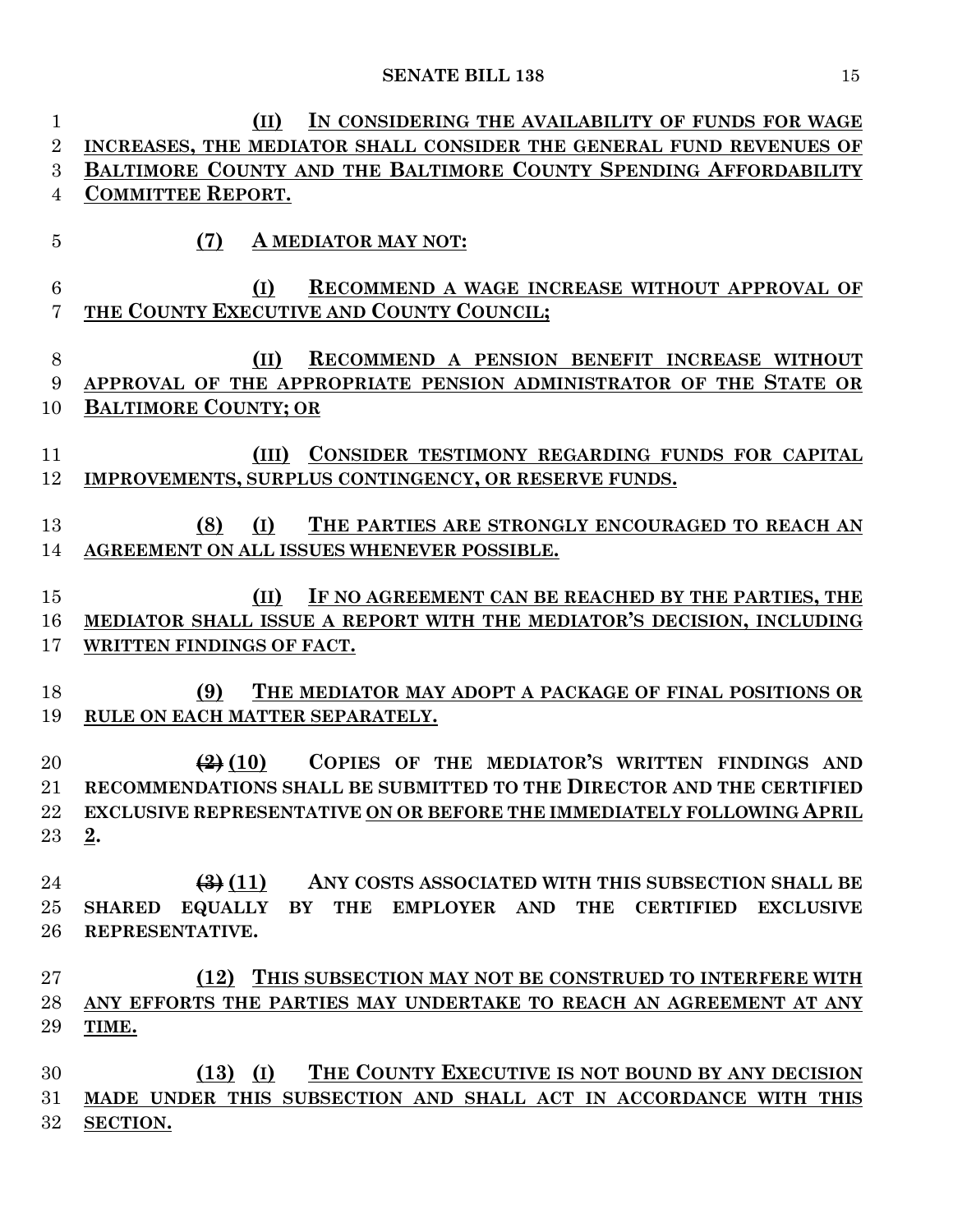**(II) THE COUNTY COUNCIL MAY ACCEPT OR REJECT THE RECOMMENDATION OF APPROVAL BY THE COUNTY EXECUTIVE.**

### **(14) THIS SUBSECTION SHALL BE THE EXCLUSIVE PROCEDURE FOR RESOLVING DISPUTES BETWEEN THE PARTIES, UNLESS THE PARTIES, BY MUTUAL AGREEMENT, DETERMINE TO USE ANOTHER METHOD OF DISPUTE RESOLUTION.**

 **(E) (1) THE DIRECTOR AND CERTIFIED EXCLUSIVE REPRESENTATIVE SHALL MEET WITHIN 5 DAYS AFTER THE CONCLUSION OF MEDIATION HELD UNDER SUBSECTION (D) OF THIS SECTION TO REACH A VOLUNTARY RESOLUTION OF THE DISPUTE SHALL SUBMIT THE FINDINGS AND RECOMMENDATIONS OF THE MEDIATOR TO THE BOARD IN A TIMELY MANNER CONSISTENT WITH THE TIMING OF PARAGRAPH (2) OF THIS SUBSECTION.**

 **(2) IF THE DIRECTOR AND THE CERTIFIED EXCLUSIVE REPRESENTATIVE DO NOT REACH A VOLUNTARY RESOLUTION OF THE DISPUTE UNDER PARAGRAPH (1) OF THIS SUBSECTION, THE PARTIES SHALL ADOPT THE FINDINGS AND RECOMMENDATIONS OF THE MEDIATOR AND SUBMIT THEM TO THE BOARD FOR FINAL APPROVAL THE BOARD SHALL APPROVE ALL RECOMMENDATIONS AND FINDINGS OF THE MEDIATOR THAT DO NOT RELATE TO A FINANCIAL ISSUE OR REQUIRE AN APPROPRIATION OF ADDITIONAL FUNDS WITHIN 5 DAYS OF THE MEDIATOR'S DECISION.**

**23–707. 23–709.**

 **(A) THE EMPLOYER SHALL SUBMIT TO THE BOARD SHALL SUBMIT A TERM OF A COLLECTIVE BARGAINING AGREEMENT OR MEMORANDUM OF UNDERSTANDING ENTERED INTO UNDER § 23–705 §§ 23–707 AND 23–708 OF THIS SUBTITLE TO THE COUNTY EXECUTIVE WITH THE BOARD'S RECOMMENDATION REGARDING WHETHER THE AGREEMENT OR THE MEDIATOR'S DECISION IF THE TERM:**

 **(1) REQUIRES REQUIRES AN APPROPRIATION OF ADDITIONAL FUNDS; OR.**

**(2) HAS OR MAY HAVE A FISCAL IMPACT ON THE EMPLOYER.**

 **(B) THE EMPLOYER SHALL MAKE A GOOD FAITH EFFORT TO HAVE THE BOARD APPROVE ALL TERMS OF A COLLECTIVE BARGAINING AGREEMENT THAT THE EMPLOYER IS REQUIRED TO SUBMIT TO THE BOARD FOR REVIEW.**

 **(C) (1) THE BOARD SHALL STATE IN WRITING WHETHER IT WILL REQUEST THAT THE COUNTY EXECUTIVE APPROPRIATE FUNDS FOR OR OTHERWISE IMPLEMENT THE ITEMS THAT REQUIRE BOARD REVIEW:**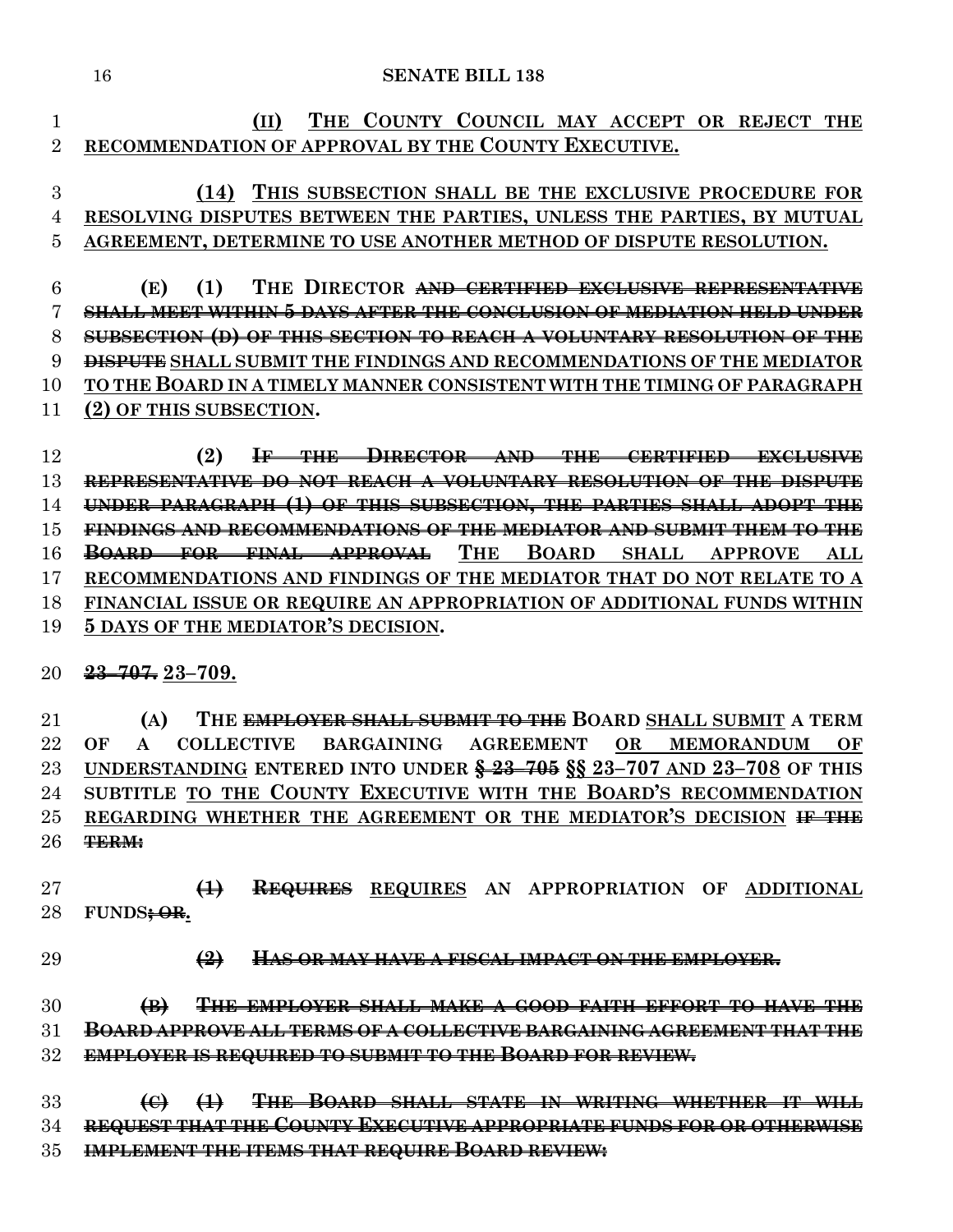**(I) ON OR BEFORE MAY 1 OF THE YEAR IN WHICH A COLLECTIVE BARGAINING AGREEMENT WILL EXPIRE; OR (II) WITHIN 30 DAYS OF RECEIVING THE TERMS SUBMITTED FOR REVIEW UNDER SUBSECTION (A) OF THIS SECTION IF NEGOTIATIONS ARE EXTENDED BEYOND MAY 1 UNDER § 23–706(A)(2) OF THIS SUBTITLE. (2) IF THE BOARD INTENDS NOT TO REQUEST AN APPROPRIATION OF FUNDS FOR OR OTHERWISE IMPLEMENT A TERM, OR PART OF A TERM, THE BOARD SHALL INCLUDE THE REASON FOR THE REJECTION IN THE WRITTEN STATEMENT REQUIRED UNDER PARAGRAPH (1) OF THIS SUBSECTION. (D) (1) IF THE BOARD REJECTS A TERM SUBMITTED FOR BOARD REVIEW, THE EMPLOYER AND THE CERTIFIED EXCLUSIVE REPRESENTATIVE SHALL: (I) MEET AS SOON AS POSSIBLE TO NEGOTIATE AN AGREEMENT ACCEPTABLE TO THE BOARD; AND (II) SUBMIT TO THE BOARD THE RESULTS OF THE NEGOTIATION ON OR BEFORE MAY 15 OF THE YEAR IN WHICH A COLLECTIVE BARGAINING AGREEMENT WILL EXPIRE. (2) THE BOARD SHALL CONSIDER THE AGREEMENT SUBMITTED UNDER PARAGRAPH (1) OF THIS SUBSECTION AND ISSUE A STATEMENT AS REQUIRED UNDER SUBSECTION (C) OF THIS SECTION REGARDING THE NEW TERM. (3) IF THE EMPLOYER OR THE CERTIFIED EXCLUSIVE REPRESENTATIVE DECLARES THAT AN IMPASSE EXISTS, THE DISPUTE SHALL BE SUBMITTED FOR MEDIATION IN ACCORDANCE WITH § 23–706 OF THIS SUBTITLE. (E) (1) (I) IF THE BOARD ACCEPTS A TERM SUBMITTED FOR BOARD REVIEW THAT REQUIRES ADDITIONAL FUNDING, THE BOARD SHALL SUBMIT A REQUEST TO THE COUNTY EXECUTIVE WITHIN THE TIME PERIOD PROVIDED IN THE COLLECTIVE BARGAINING AGREEMENT. (II) (B) (1) COUNTY EXECUTIVE MAY APPROVE OR REJECT A REQUEST FOR ADDITIONAL FUNDING UNDER SUBSECTION (A) OF THIS SECTION, IN WHOLE OR IN PART. (III) (2) IF THE COUNTY EXECUTIVE APPROVES A REQUEST UNDER SUBPARAGRAPH (II) OF THIS PARAGRAPH PARAGRAPH (1) OF THIS SUBSECTION, THE COUNTY EXECUTIVE SHALL SUBMIT THE REQUEST FOR ADDITIONAL FUNDS TO THE COUNTY COUNCIL.**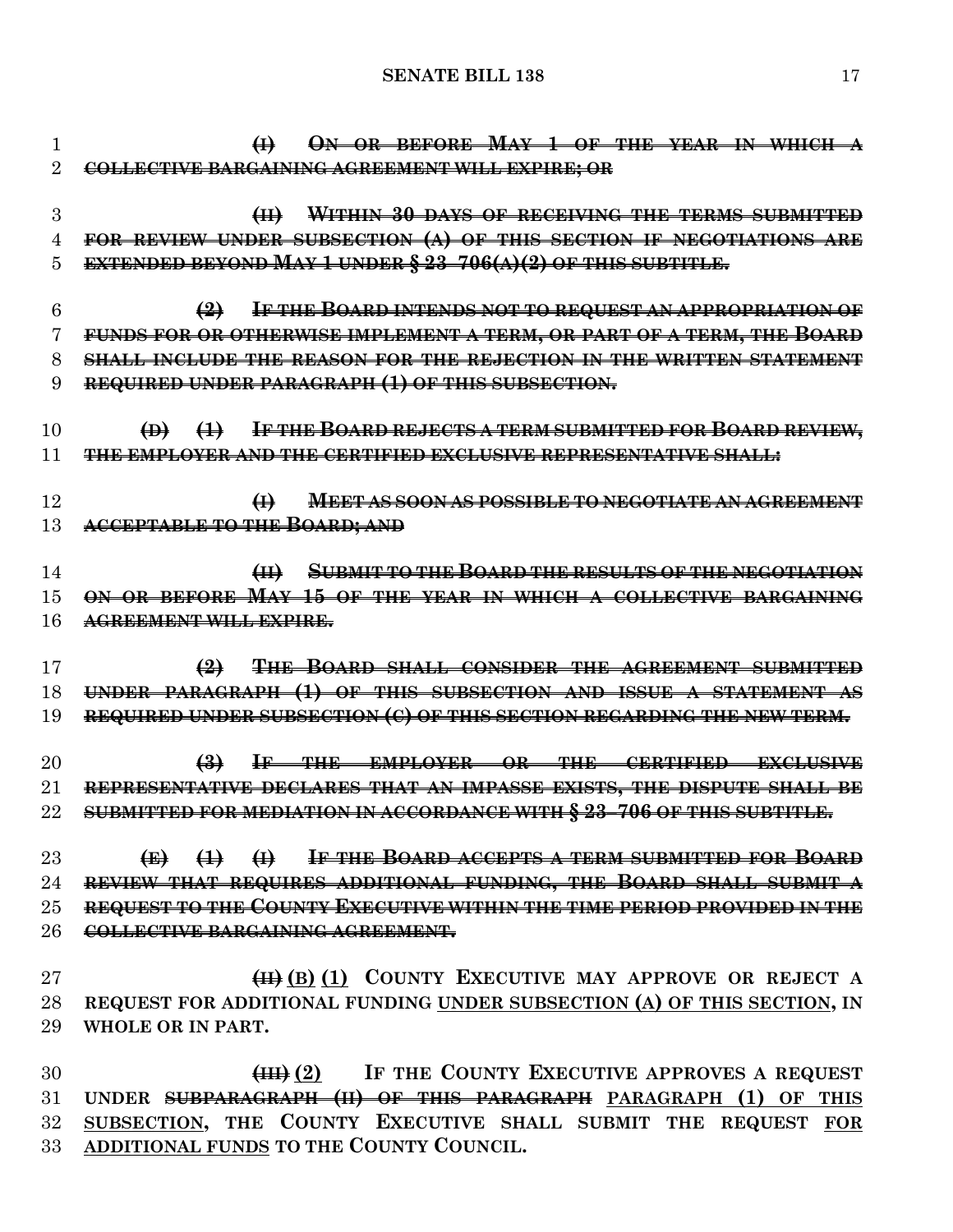**(2) (C) THE COUNTY COUNCIL MAY APPROVE OR REJECT A REQUEST FOR ADDITIONAL FUNDING, IN WHOLE OR IN PART.**

 **(3) (I) (D) (1) IF ANY PART OF A REQUEST FOR ADDITIONAL FUNDING SUBMITTED TO THE COUNTY EXECUTIVE OR COUNTY COUNCIL UNDER THIS SUBSECTION IS REJECTED, THE ENTIRE COLLECTIVE BARGAINING AGREEMENT REQUEST FOR ADDITIONAL FUNDS SHALL BE RETURNED TO THE EMPLOYER AND THE CERTIFIED EXCLUSIVE REPRESENTATIVE FOR RENEGOTIATION WITHIN THE LIMITS OF THE FUNDING ALLOCATED BY THE COUNTY EXECUTIVE AND COUNTY COUNCIL.**

**(II) (2) THE RENEGOTIATION SHALL BE COMPLETED WITHIN A TIMETABLE ESTABLISHED BY THE COUNTY EXECUTIVE.**

 **(III) 1. (3) (I) IF AN IMPASSE IS REACHED, THE EMPLOYER AND THE CERTIFIED EXCLUSIVE REPRESENTATIVE SHALL SUBMIT A FINAL OFFER, WITHIN THE LIMITS OF THE FUNDING ALLOCATED BY THE COUNTY EXECUTIVE AND COUNTY COUNCIL, FOR THE REVIEW OF THE COUNTY EXECUTIVE.**

 **2. (II) THE COUNTY EXECUTIVE SHALL SELECT ONE OF THE OFFERS SUBMITTED UNDER SUBSUBPARAGRAPH 1 OF THIS SUBPARAGRAPH SUBPARAGRAPH (I) OF THIS PARAGRAPH.**

 **3. (III) THE SELECTION OF THE COUNTY EXECUTIVE IS BINDING ON ALL PARTIES.**

 **(E) (1) THE EMPLOYER AND THE CERTIFIED EXCLUSIVE REPRESENTATIVE ARE MUTUALLY OBLIGATED TO:**

 **(I) MEET AT REASONABLE TIMES IN CONSIDERATION OF THE COUNTY'S BUDGET SUBMISSION DATE; AND**

- **(II) NEGOTIATE IN GOOD FAITH ON:**
- **1. WAGES, HOURS, AND TERMS AND CONDITIONS OF EMPLOYMENT; AND**

 **2. DRAFTING A WRITTEN COLLECTIVE BARGAINING AGREEMENT THAT CONTAINS ALL MATTERS AGREED ON AND SIGNED BY AUTHORIZED REPRESENTATIVES OF BOTH PARTIES.**

 **(2) THE OBLIGATION TO NEGOTIATE IN GOOD FAITH UNDER PARAGRAPH (1)(II) OF THIS SUBSECTION:**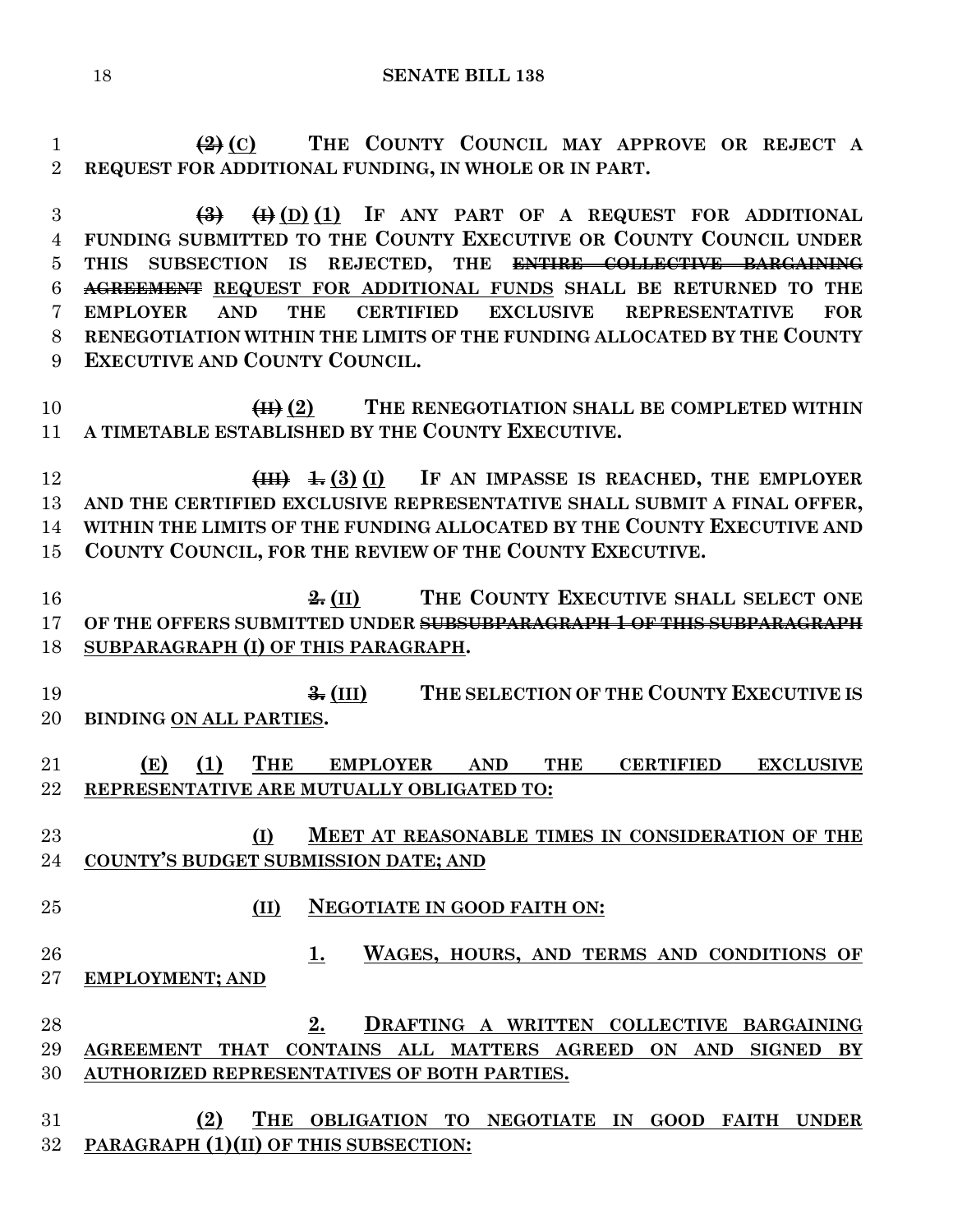**(I) REQUIRES THAT AN EFFORT BE MADE BY BOTH PARTIES TO ARRIVE AT AN AGREEMENT AND REDUCE THE AGREEMENT TO WRITING WITHIN A** 

**REASONABLE PERIOD OF TIME; AND**

 **(II) DOES NOT REQUIRE THAT ANY CONCESSION BE MADE BY EITHER PARTY. 23–708. 23–710. (A) THE EMPLOYER MAY NOT: (1) INTERFERE WITH, COERCE, UNDULY INFLUENCE, OR RESTRAIN AN EMPLOYEE'S EXERCISE OF RIGHTS UNDER THIS SUBTITLE; (2) DOMINATE, INTERFERE WITH, ASSIST IN THE FORMATION, ADMINISTRATION, OR EXISTENCE OF, OR CONTRIBUTE FINANCIAL ASSISTANCE OR OTHER SUPPORT TO AN EMPLOYEE ORGANIZATION; (3) ENCOURAGE OR DISCOURAGE MEMBERSHIP IN AN EMPLOYEE ORGANIZATION BY DISCRIMINATING AGAINST AN EMPLOYEE THROUGH HIRING, TENURE, PROMOTION, OR OTHER CONDITIONS OF EMPLOYMENT; OR (4) REFUSE TO BARGAIN IN GOOD FAITH WITH AN EMPLOYEE ORGANIZATION THAT IS THE EXCLUSIVE REPRESENTATIVE OF THE EMPLOYEES. (B) AN EMPLOYEE ORGANIZATION MAY NOT: (1) INTERFERE WITH, COERCE, UNDULY INFLUENCE, OR RESTRAIN AN EMPLOYEE'S EXERCISE OF RIGHTS UNDER THIS SUBTITLE; (2) CAUSE OR ATTEMPT TO CAUSE THE EMPLOYER TO DISCRIMINATE AGAINST AN EMPLOYEE BECAUSE THE EMPLOYEE EXERCISES A RIGHT UNDER THIS SUBTITLE; OR (3) DISCIPLINE OR FINE A MEMBER OF THE EMPLOYEE ORGANIZATION AS PUNISHMENT OR REPRISAL; (4) DISCIPLINE OR FINE A MEMBER OF THE EMPLOYEE ORGANIZATION FOR THE PURPOSE OF IMPEDING THE MEMBER'S WORK PERFORMANCE; OR (3) (5) REFUSE TO BARGAIN IN GOOD FAITH WITH THE EMPLOYER OR TO PARTICIPATE IN GOOD FAITH IN A PROCEDURE UNDER THIS SUBTITLE.**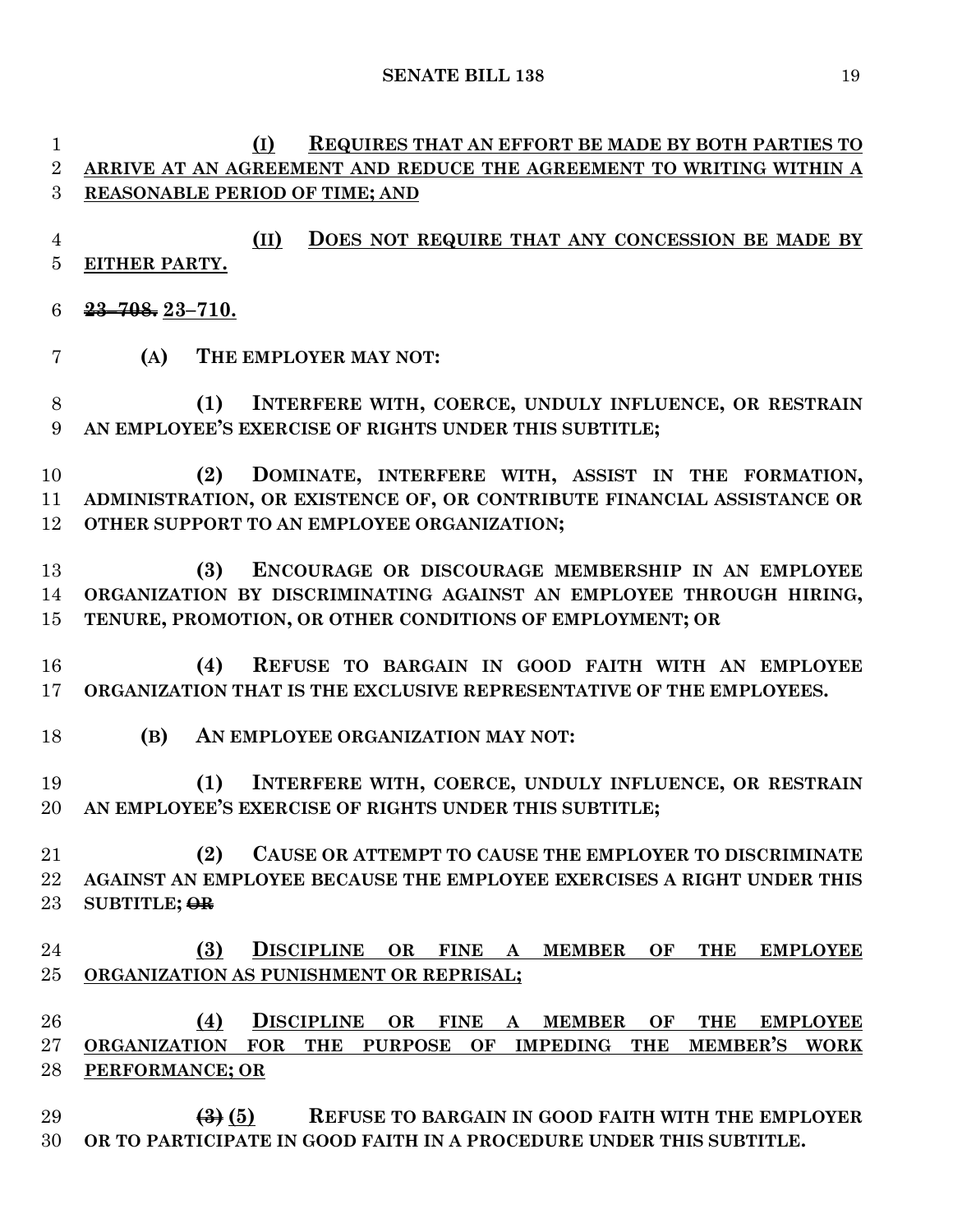**(C) (1) AN EMPLOYEE WHO IS A MEMBER OF A BARGAINING UNIT WITH A CERTIFIED EXCLUSIVE REPRESENTATIVE MAY, WITHOUT THE INTERVENTION OF AN EMPLOYEE ORGANIZATION, DISCUSS ANY MATTER WITH THE EMPLOYER.**

 **(2) THIS SUBSECTION DOES NOT WAIVE THE RIGHT OF THE EMPLOYEE ORGANIZATION TO BE THE EXCLUSIVE BARGAINING REPRESENTATIVE FOR ISSUES RELATED TO WAGES, HOURS, AND WORKING CONDITIONS AND IS NOT INTENDED TO CREATE AN ALTERNATE PATH TO ALTER TERMS AND CONDITIONS OF THE COLLECTIVE BARGAINING AGREEMENT BETWEEN THE PARTIES.**

## **23–709. 23–711.**

 **(A) NOTWITHSTANDING ANY OTHER PROVISIONS OF LAW, IT IS THE EXCLUSIVE RIGHT OF THE EMPLOYER TO:**

## **(1) DETERMINE THE PURPOSES AND OBJECTIVES OF EACH OF ITS CONSTITUENT OFFICES AND DEPARTMENTS;**

- **(2) SET STANDARDS OF SERVICES TO BE OFFERED TO THE PUBLIC;**
- **(3) EXERCISE CONTROL AND DISCRETION OVER ITS ORGANIZATION AND OPERATIONS; AND**
- **(4) DETERMINE THE METHODS, MEANS, PERSONNEL, AND OTHER RESOURCES BY WHICH THE EMPLOYER'S OPERATIONS ARE TO BE CONDUCTED, INCLUDING:**
- **(I) THE USE OF VOLUNTEERS; AND**

## **(II) THE CONTRACTING OUT OF WORK IF CONSIDERED NECESSARY.**

## **(B) SUBJECT TO APPLICABLE PROVISIONS OF A COLLECTIVE BARGAINING AGREEMENT AND IN ACCORDANCE WITH THE BALTIMORE COUNTY CHARTER AND OTHER APPLICABLE LAWS, THE EMPLOYER MAY:**

- **(1) DIRECT ITS EMPLOYEES;**
- **(2) HIRE, PROMOTE, TRANSFER, ASSIGN, OR RETAIN EMPLOYEES;**
- **(3) ESTABLISH REASONABLE WORK RULES; AND**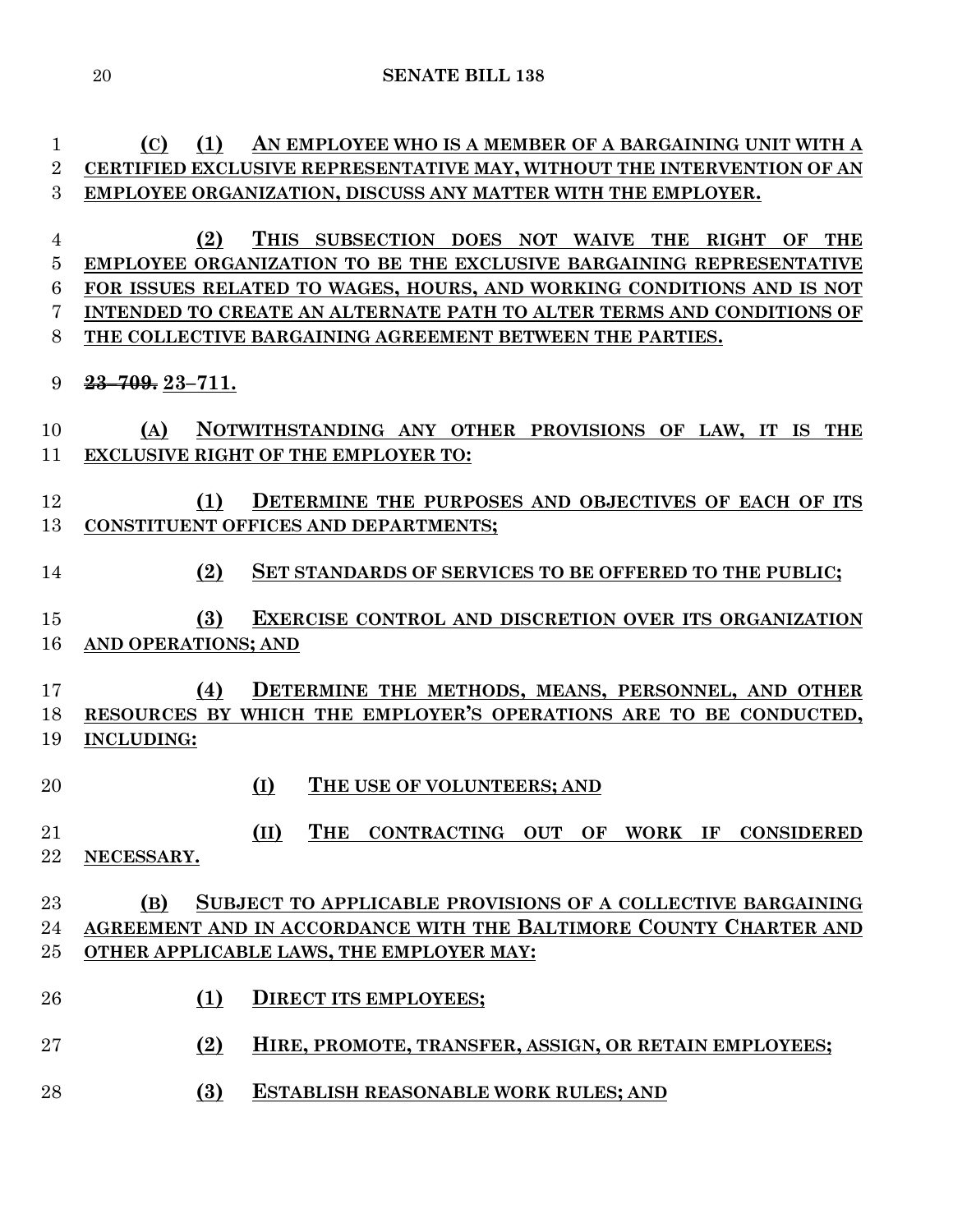**(4) DEMOTE, SUSPEND, DISCHARGE, OR TAKE ANY OTHER DISCIPLINARY ACTION AGAINST ITS EMPLOYEES FOR JUST CAUSE.**

 **(C) THE PROVISIONS OF THIS SECTION SHALL BE DEEMED TO BE PART OF EVERY AGREEMENT EXECUTED BETWEEN THE EMPLOYER AND A CERTIFIED EXCLUSIVE REPRESENTATIVE.**

 **(D) THIS SECTION MAY NOT BE CONSTRUED TO DENY THE RIGHT OF AN EMPLOYEE TO SUBMIT A GRIEVANCE WITH REGARD TO THE EMPLOYER'S EXERCISE OF ITS RIGHTS UNDER THIS SECTION.**

 **(E) EXCEPT AS OTHERWISE PROVIDED BY LAW, IF EMPLOYEES HAVE ENTERED INTO A COLLECTIVE BARGAINING AGREEMENT WITH THE EMPLOYER UNDER THIS SUBTITLE, THE COLLECTIVE BARGAINING AGREEMENT ENTERED INTO SUPERSEDES ANY CONFLICTING REGULATION OR ADMINISTRATIVE POLICY OF THE EMPLOYER.**

**23–712.**

## **(A) (1) IN THIS SECTION THE FOLLOWING WORDS HAVE THE MEANINGS INDICATED.**

 **(2) "LOCKOUT" MEANS THE TEMPORARY WITHHOLDING OF WORK, BY MEANS OF SHUTTING DOWN AN OPERATION OR FUNCTION IN ORDER TO BRING PRESSURE ON EMPLOYEES OR ON THEIR REPRESENTATIVES TO ACCEPT A CHANGE IN COMPENSATION OR RIGHTS, PRIVILEGES, OBLIGATIONS, OR OTHER TERMS AND CONDITIONS OF EMPLOYMENT.**

 **(3) "SECONDARY BOYCOTT" MEANS AN ACTIVITY BY AN EMPLOYEE ORGANIZATION OR ITS MEMBERS THAT IS INTENDED TO INDUCE, ENCOURAGE, OR COERCE PERSONS DOING BUSINESS WITH THE EMPLOYER TO WITHHOLD, WITHDRAW, OR IN ANY RESPECT CURTAIL THEIR BUSINESS RELATIONS WITH THE COUNTY.**

## **(4) "STRIKE" MEANS THE REFUSAL OR FAILURE BY AN EMPLOYEE OR GROUP OF EMPLOYEES TO PERFORM THEIR DUTIES OF EMPLOYMENT AS ASSIGNED IF A PURPOSE OF THE REFUSAL OR FAILURE IS TO INDUCE, FORCE, OR REQUIRE THE EMPLOYER TO ACT OR REFRAIN FROM ACTING WITH REGARD TO ANY MATTER.**

- **(5) "WORK STOPPAGE" MEANS:**
- **(I) THE WILLFUL ABSENCE OF A GROUP OF EMPLOYEES FROM THEIR POSITIONS;**